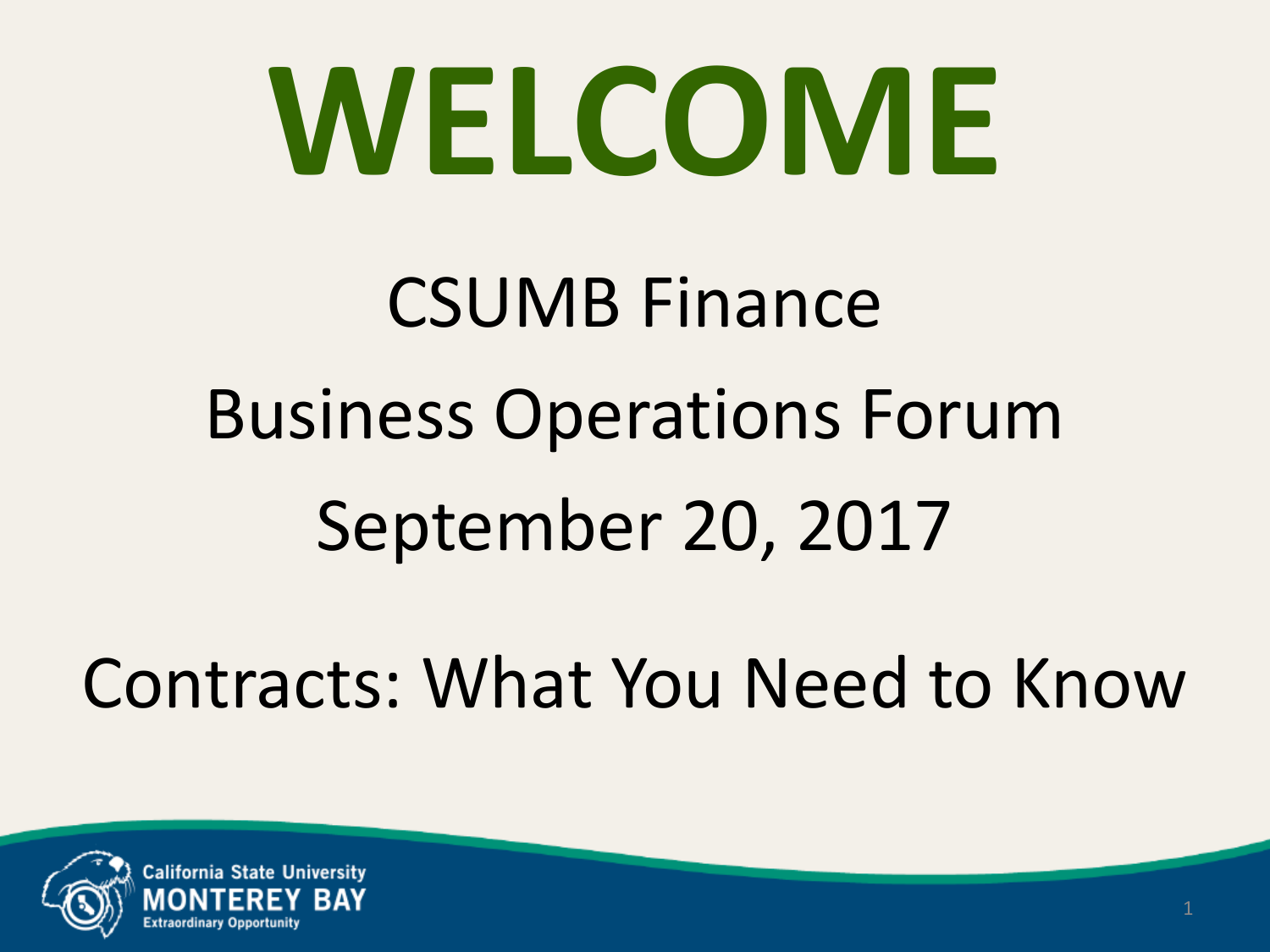### **AGENDA**

- Introductions and Sponsors
- Contracts, MOUs, Service Agreements
- Fantastical Templates and Where to Find Them
- Contract Elements
- Signature Flows
- Common Pitfalls to Avoid
- Insurance, International, Independent Contractors
- Time for Questions

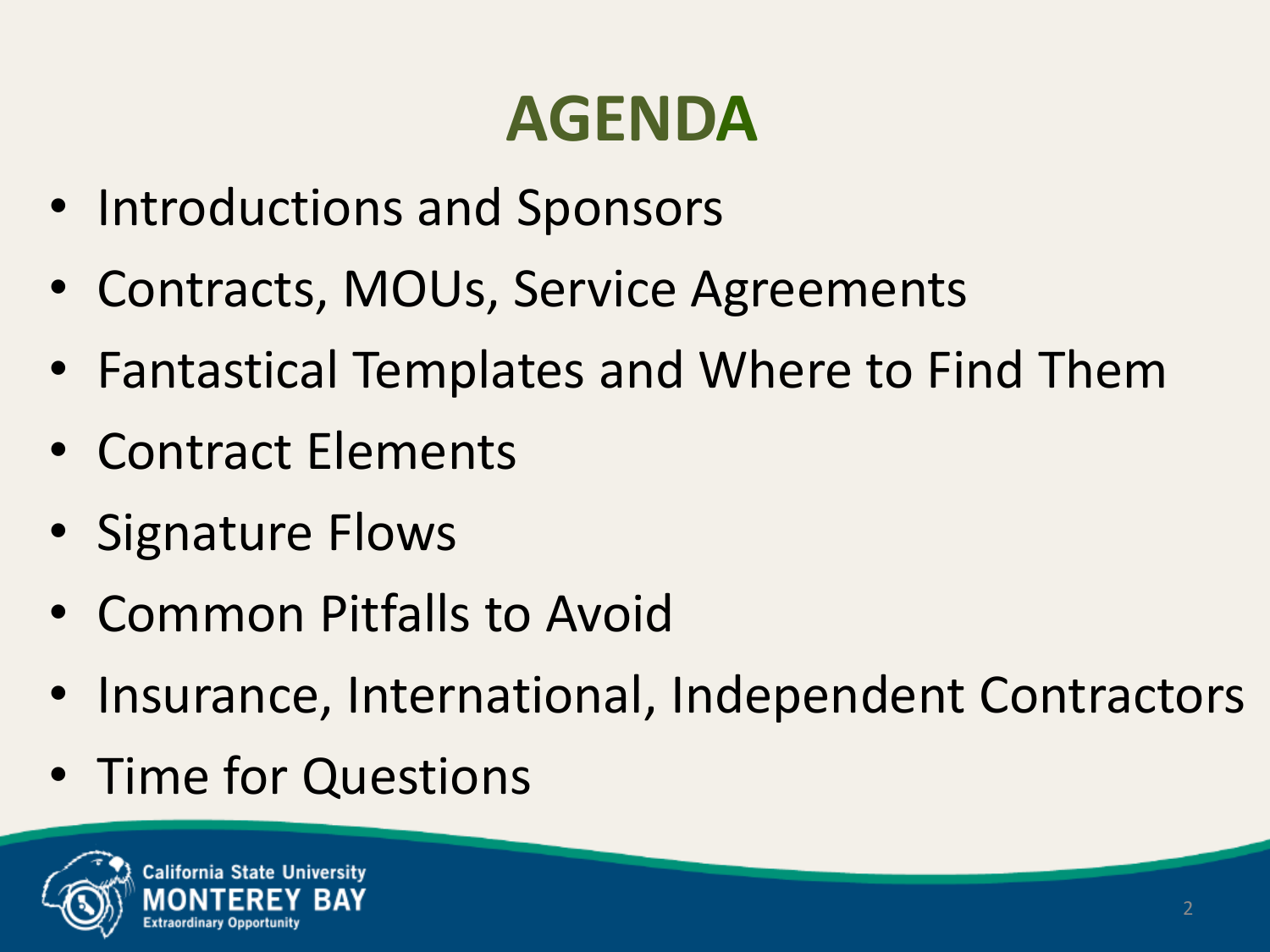### Introductions and Sponsors

- Finance, of Administration and Finance
	- John Fitzgibbon, Associate Vice President, Finance
- Business and Support Services, BSS
	- Art Evjen, Director
	- Reyola Carlisle, Sr. Contracts Analyst, Purchasing
	- Michael Phillips, Contracts Analyst, BSS
	- Eva Salas, Buyer III, Purchasing
	- Richard Arredondo, Property Clerk, Property
	- Miguel Silva, Office Coordinator, Procurement Asst., Property Asst., etc…

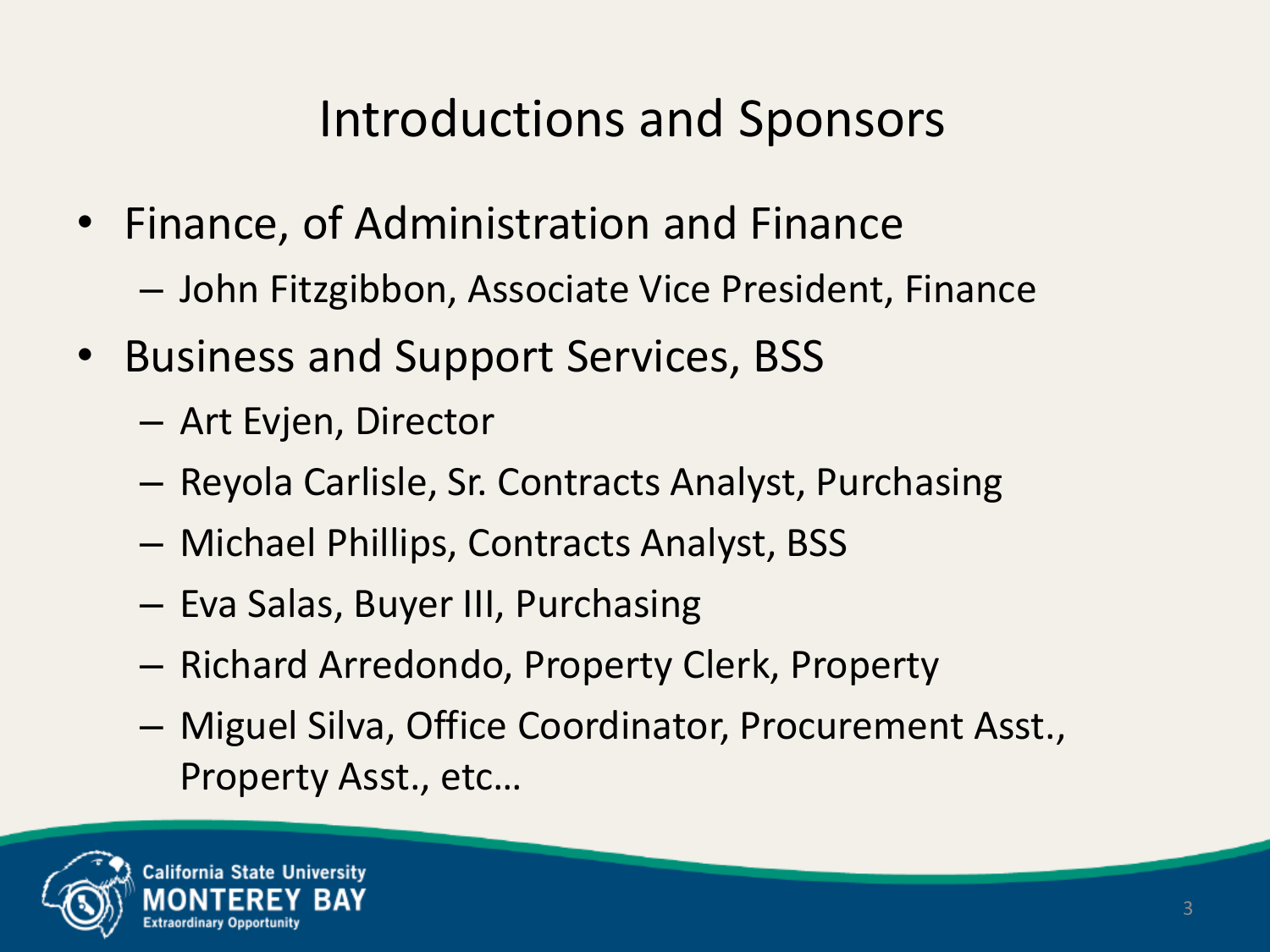### Upcoming Business Operations Forums

- Oct  $18^{th}$  TBD
- Nov  $13<sup>th</sup>$  What Does ASM Do? Also CFS, CHRS, CMS Student/HR Updates
- Dec  $13<sup>th</sup>$  TBD
- Jan  $10^{th}$  Information Security
- Feb  $7<sup>th</sup>$  CFS Updates?
- Mar  $7<sup>th</sup>$  Fiscal Closing Workshop
- Apr  $4<sup>th</sup>$  University Corporation at Monterey Bay
- May 2nd TBD *(but, You could help determine)*

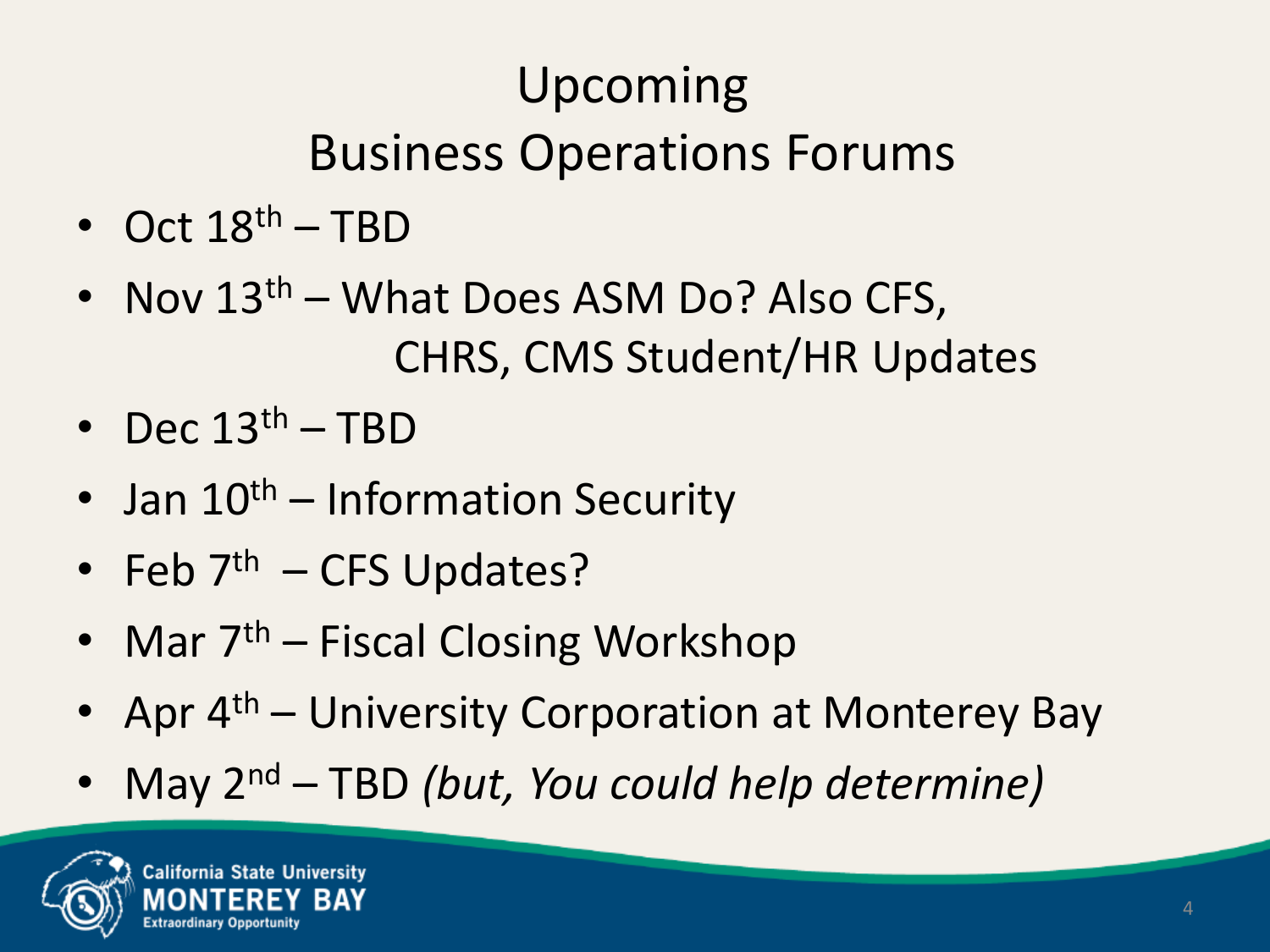### BOF SURVEYS

- Email from ASM (Administration Systems Mgmt.)
- Soon after the BOF
- Fairly short due date
- Valued input from each of you:
	- Content
	- Delivery
- Requests for Future Topics

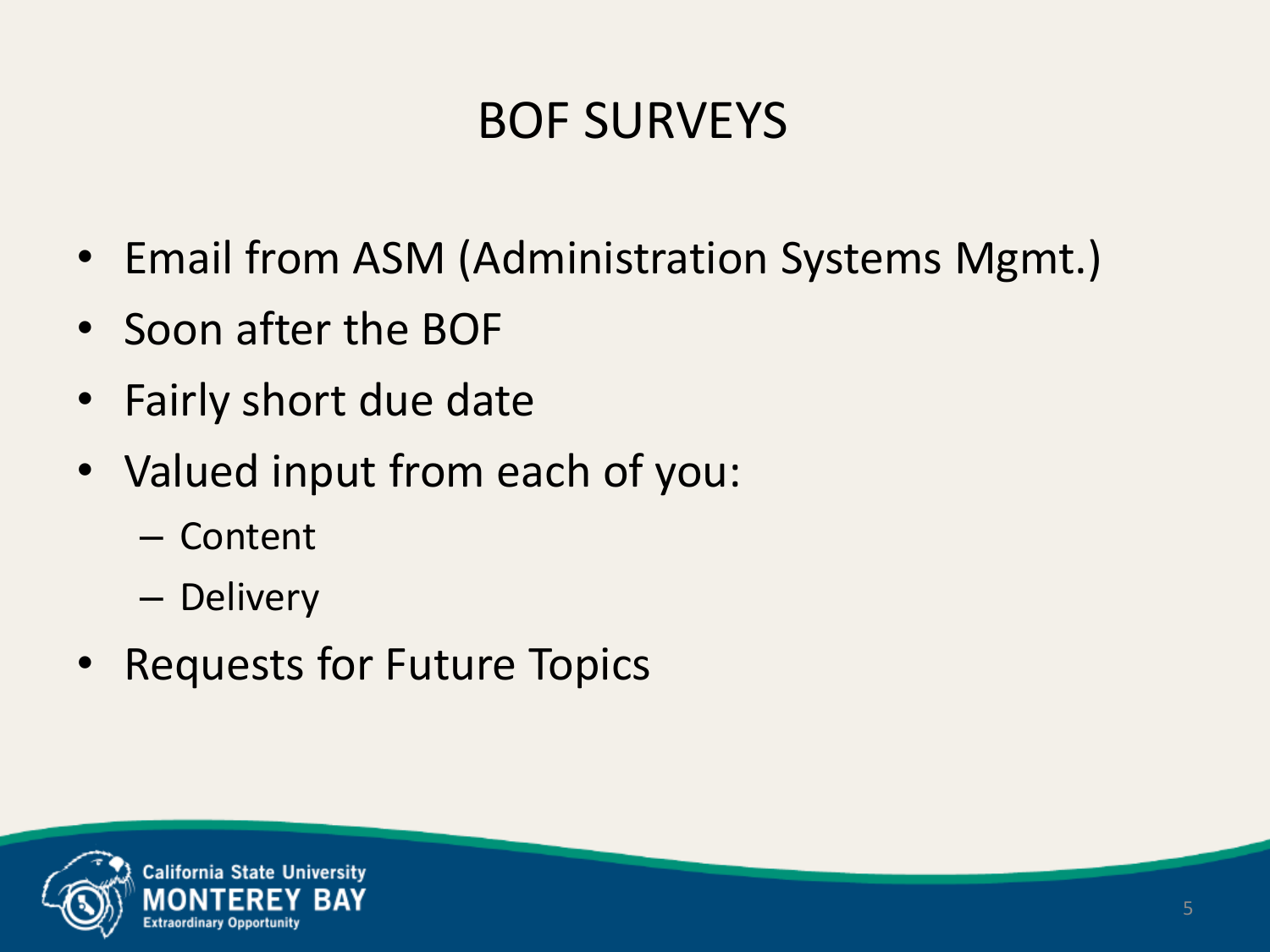### BOF PRESENTATIONS

- Business Operations Forum Presentations are saved on Google Drive and available on the
- [Business Operations Forums](https://csumb.edu/finance/business-operations-forums-0) web page found under "Finance Training" on the Finance home page.
- [https://csumb.edu/financetraining/business-operations-forums](https://csumb.edu/financetraining/business-operations-forums-0)
- Look under "Past Forums"
- Today's presentation will be included as soon as any changes suggested by you, are considered.

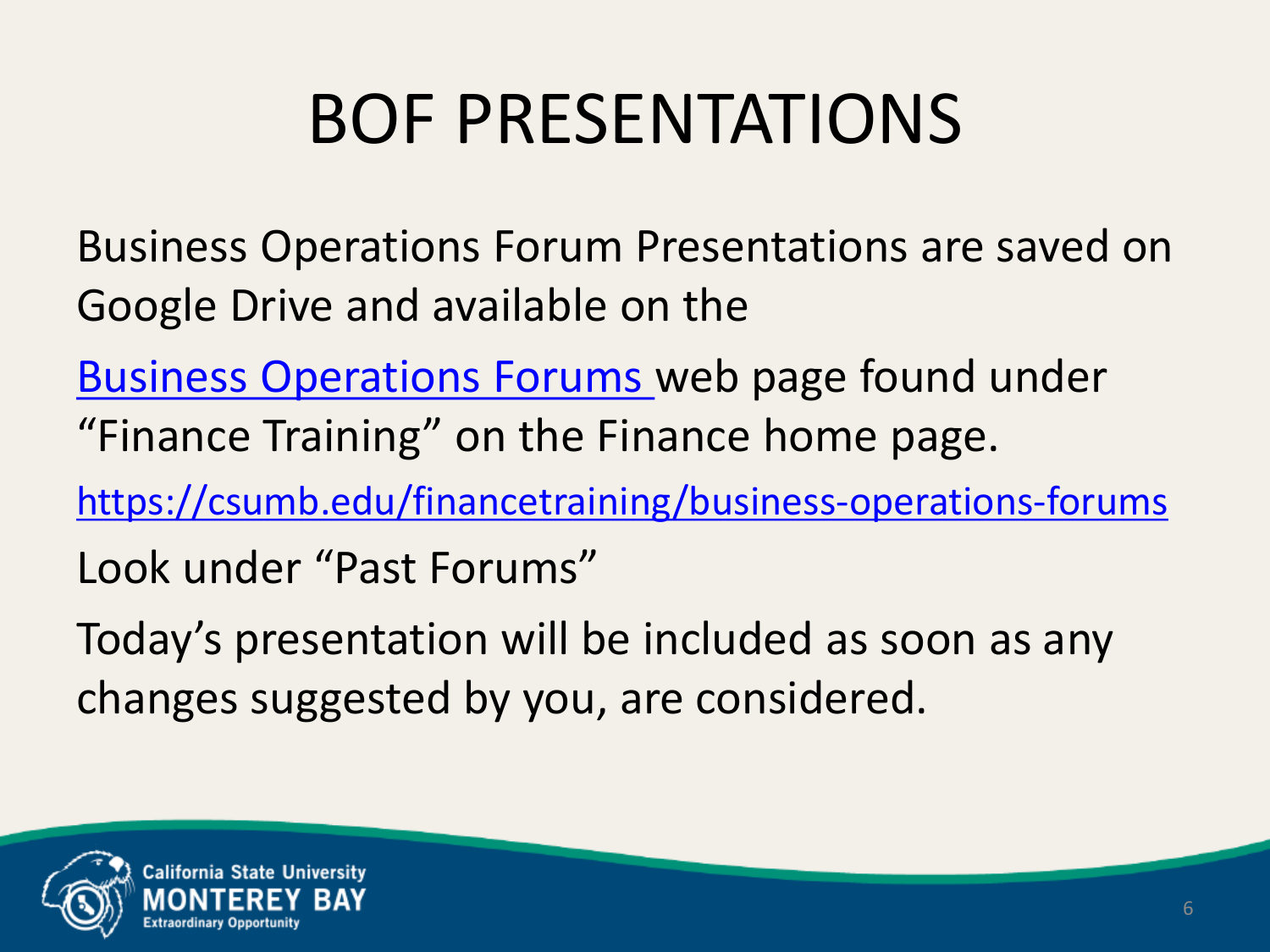### PROREQUESTOR LIST

Used for Important Messages and Updates

Used for Fiscal Year-End Reminders and Tasks

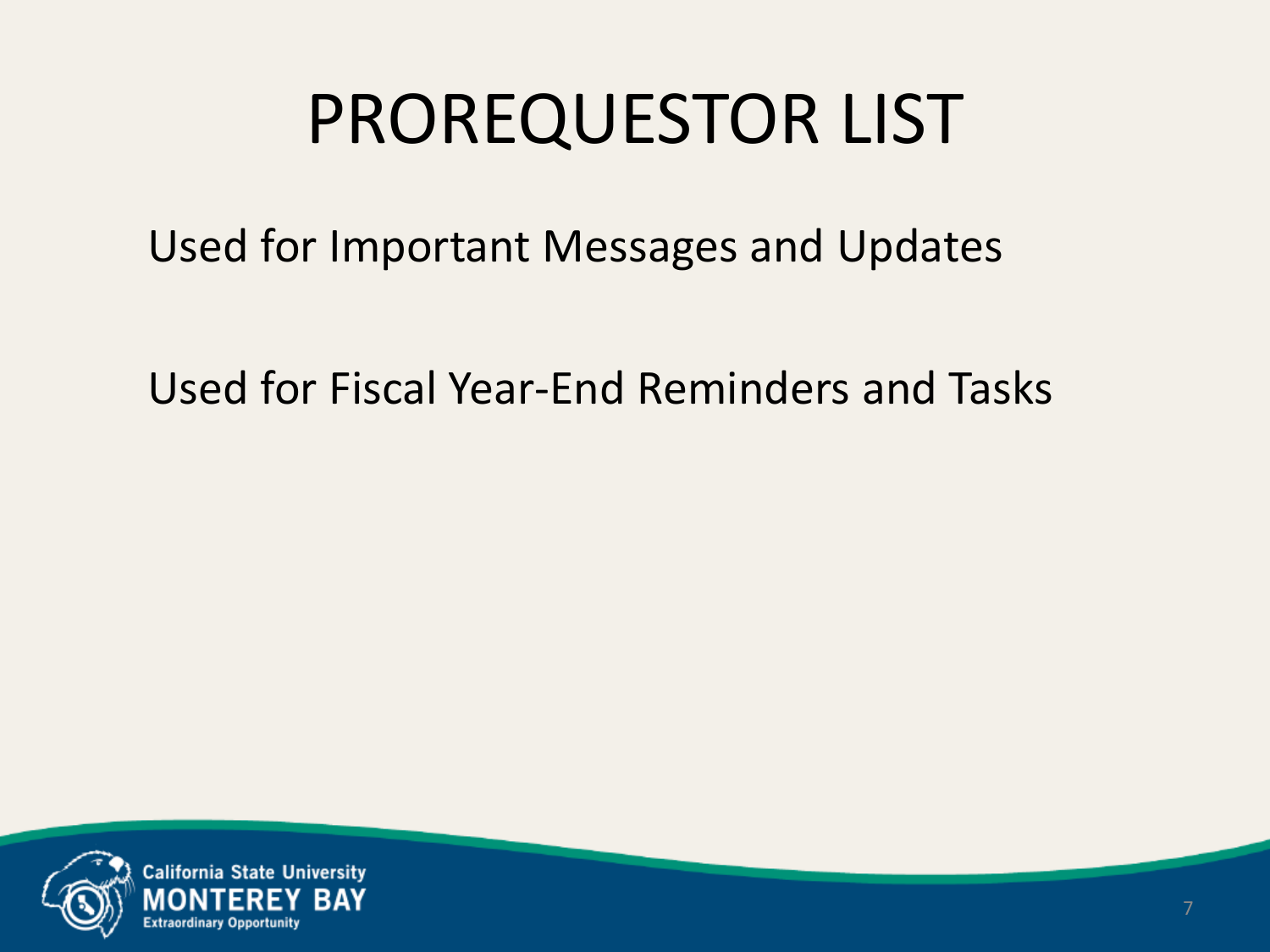## **CONTRACTS**

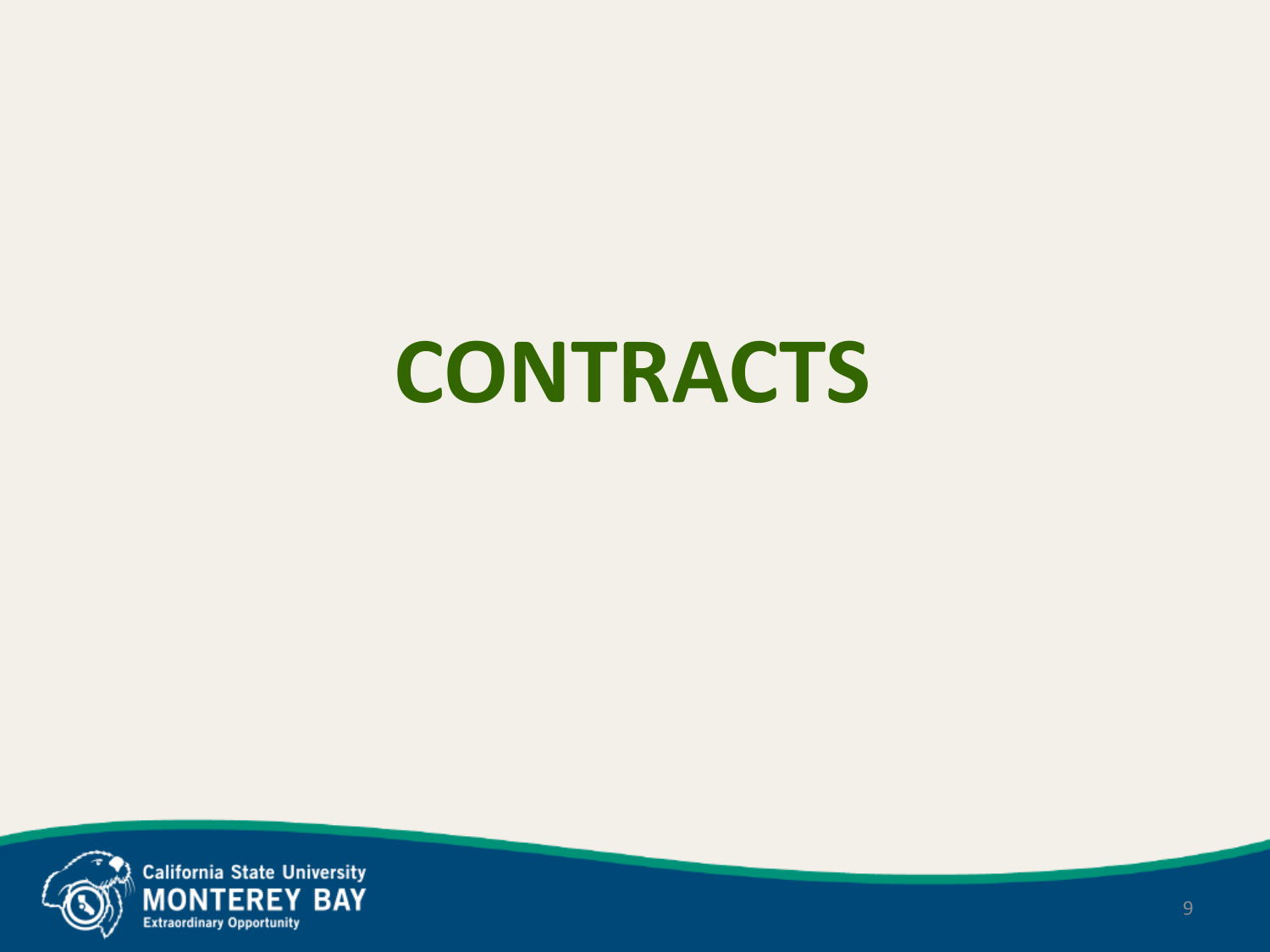### **CONTRACTS**

- Contracts, MOUs, MOAs, Service Agreements
- "Same Thing"
- True MOUs and MOAs can be Softer
- Critical Elements
	- See Templates and General Provisions
- Please Visit Our Templates

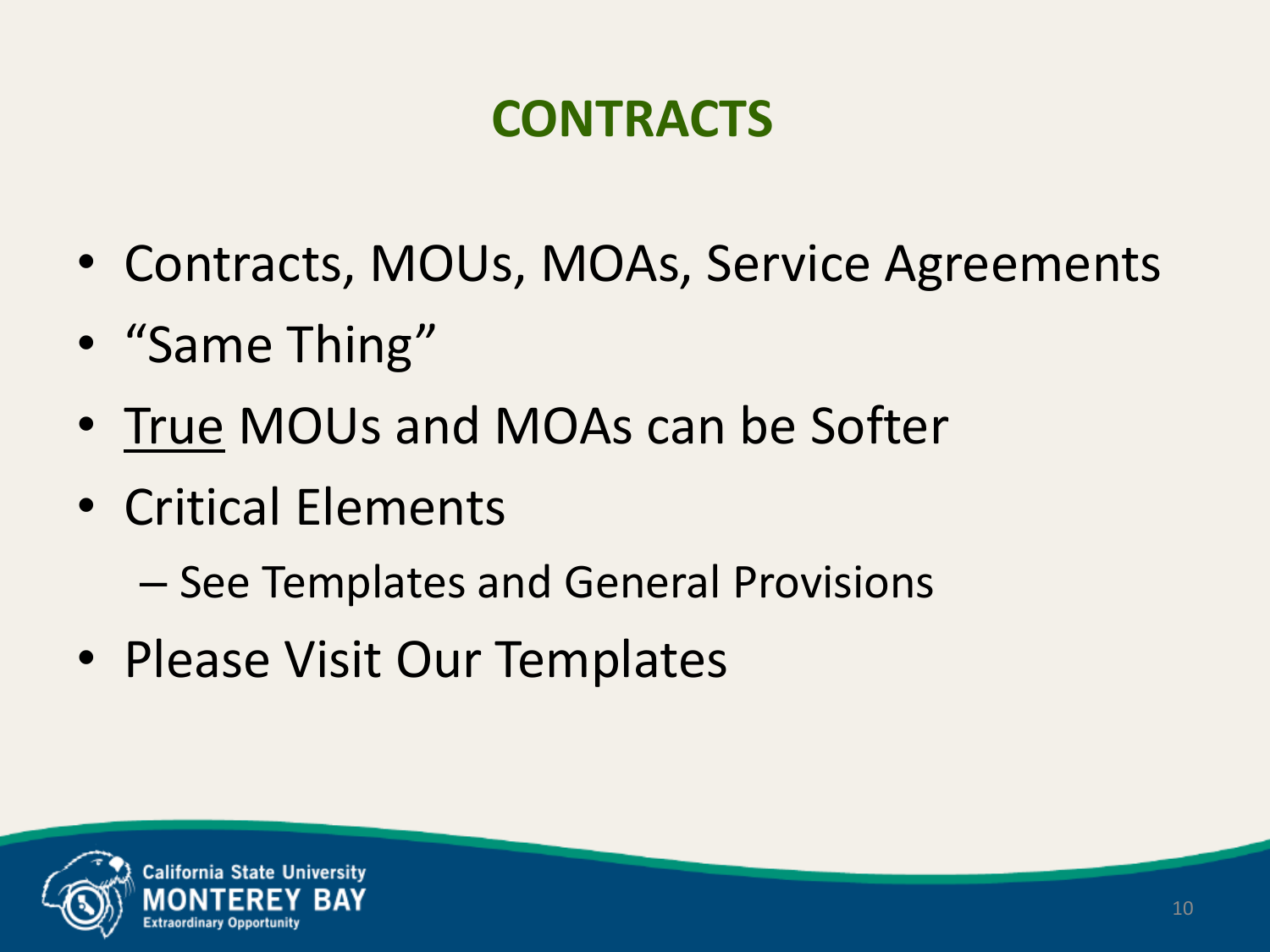### **TEMPLATES**

- Word Docs
- Start with Most Current Template
- Add More, But Watch for Contradictions
- Insurance Requirements *(Can't Touch This!)*
- Discuss with Contracts Staff Before any Provision Removals
- Rejecting Older Templates *(Stale Provisions)*
- *New Imbedded Macro to Prompt Update!*

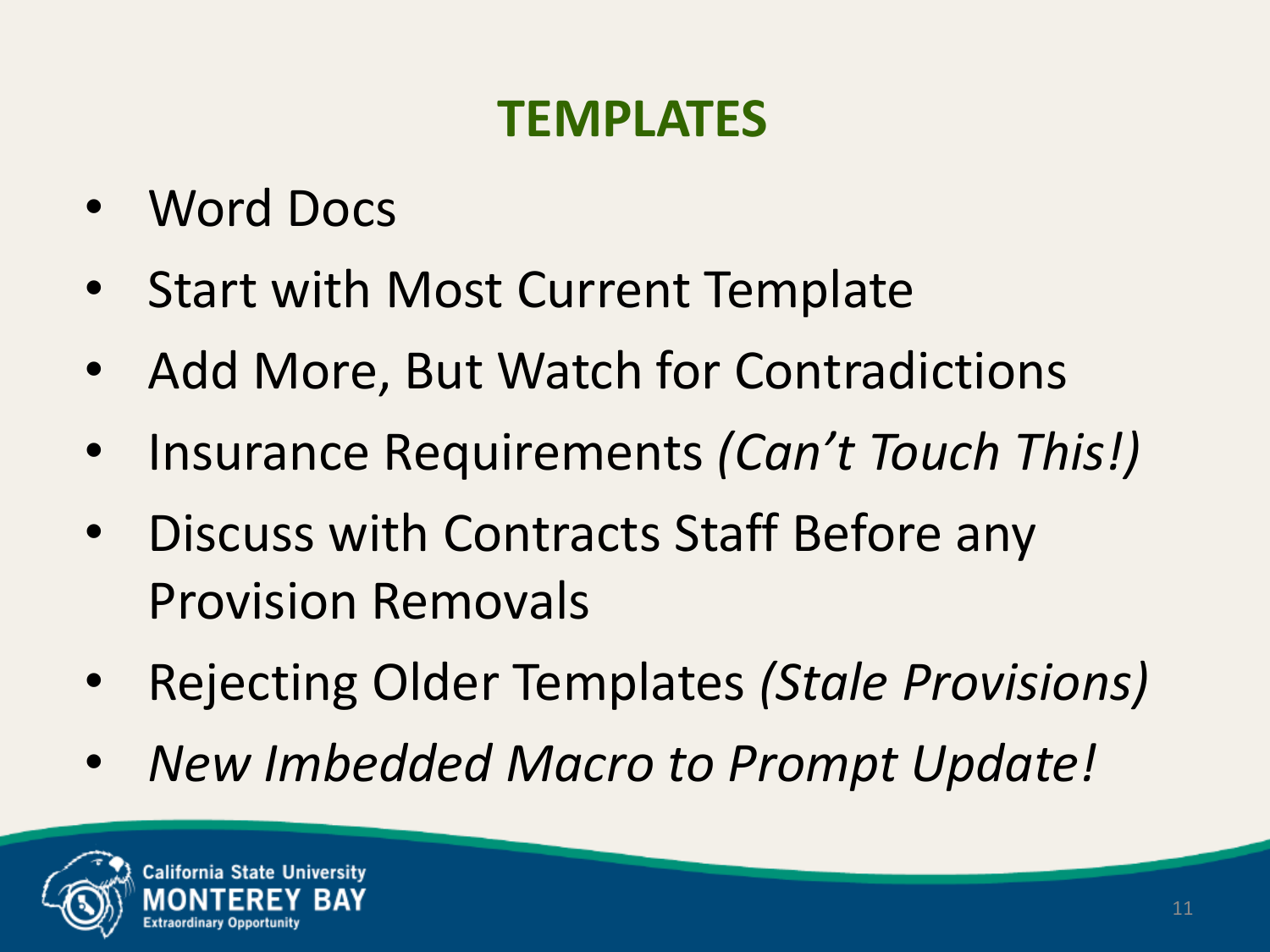### **FANTASTICAL TEMPLATES (and Where to Find Them)**

Link to Contracts Page:

<https://csumb.edu/finance/contracts>

- Service Agreement (9/18/17)
- Information Technology Service Agreement (9/18/17)
- Guest Speaker Service Agreement (9/18/17)
- Service Agreement Amendment
- UAAPS Template (Intern Placement Agreement)
	- Rev  $4/21/16$

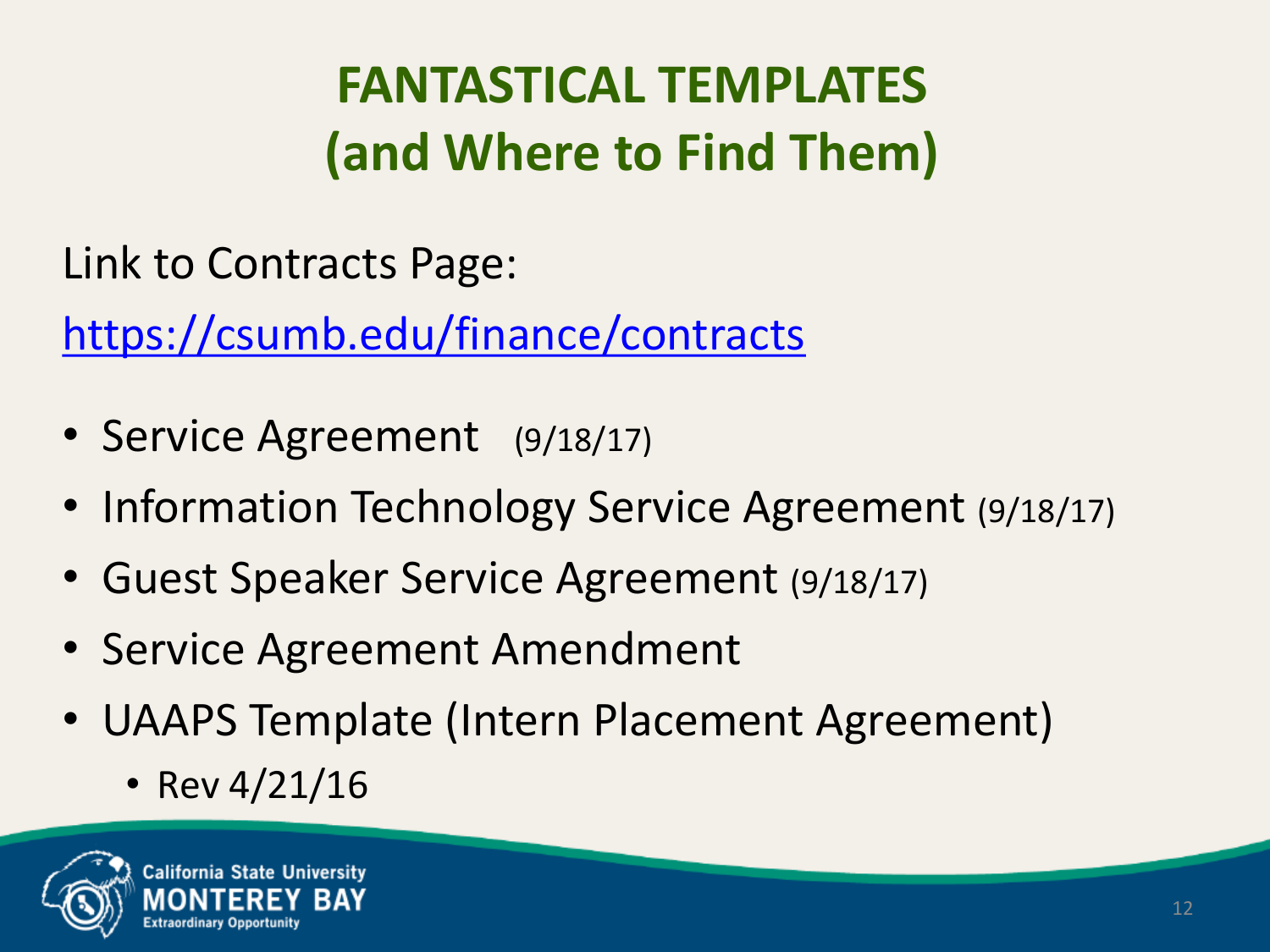### **ADDITIONAL FANTASTICAL**

- UAAPS
- University Agency Agreement for Placement of Students
- S4 Database for Managing Sites and Placements
	- Initially Developed at CSUMB, Now System-wide
	- Traci Reid, Brianna Wagner, S4 Cloud, calstates4.com
	- S4 at CSUMB Soon to Have On-Line Functionality
		- –Electronic Documents, No Printing Required!
		- –Electronic Signatures, (in Compliance with ICSUAM)
			- Integrated CSU Administrative Manual

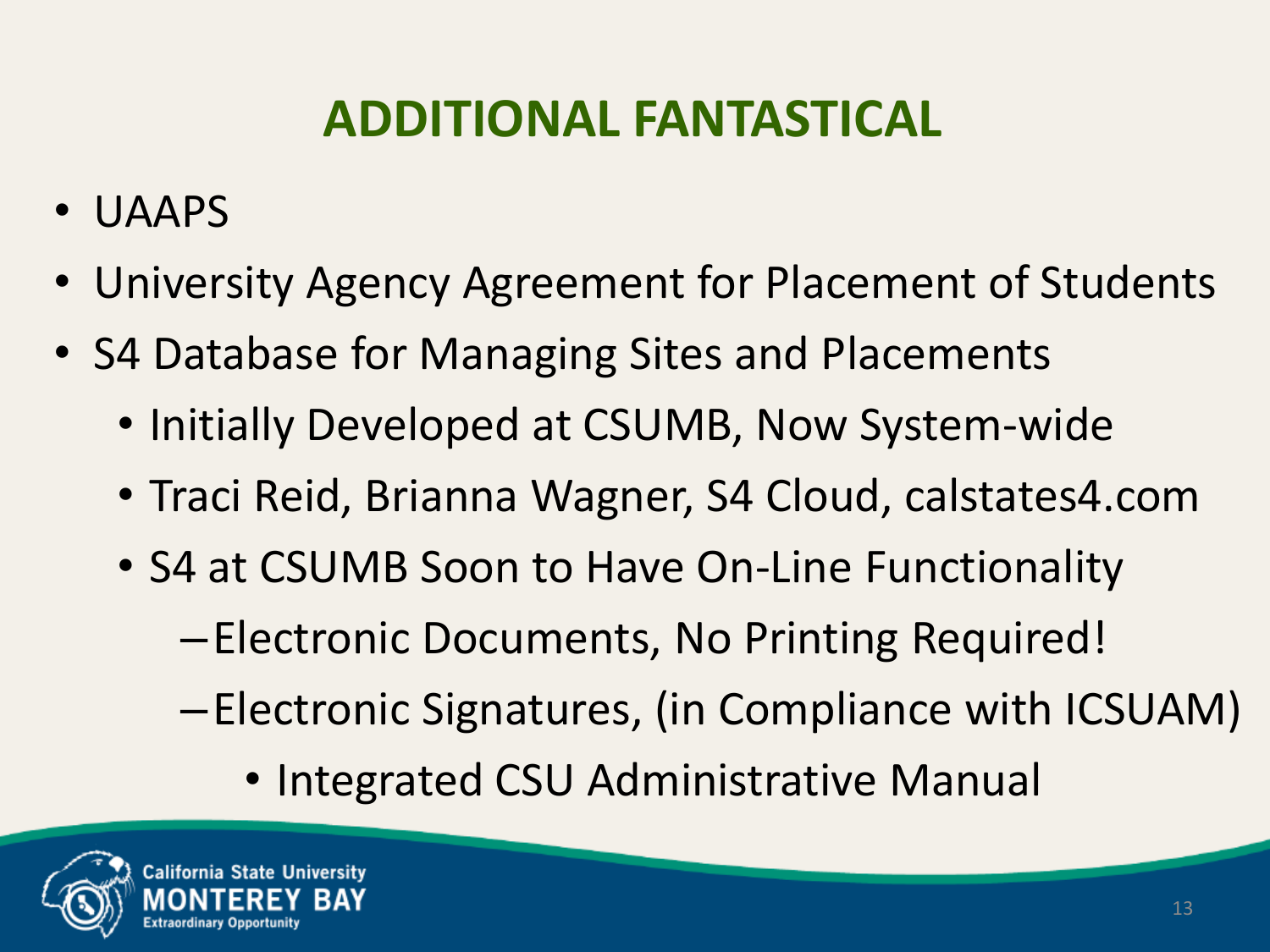### **CONTRACT ELEMENTS**

- Parties Identified
- Official Address (at Front or at Signature Block)
- Non-Resident Alien Question
- Vendor Data Record (Required before Starting)
- Duration
- Scope of Work
- Rights in Work Product

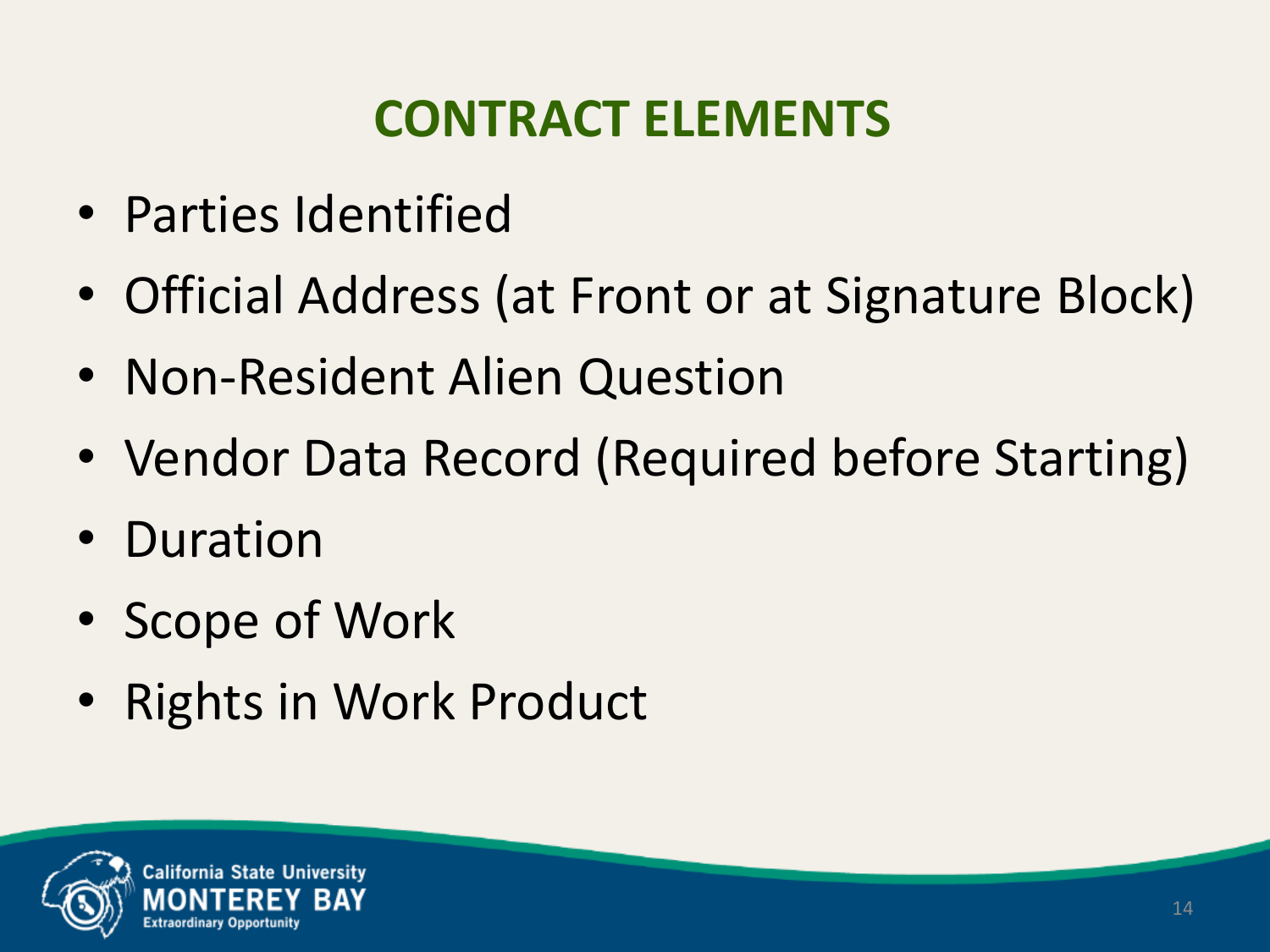### **CONTRACT ELEMENTS**

- Service Fee/Compensation
- Remuneration, Payable to
	- Helps match with VDR and Payment Request
- Tax Withholding
- Points of Contact
- Termination for Convenience
	- Consider appropriate number of days
	- Could be 30 for us, 60 or 90 or more for them

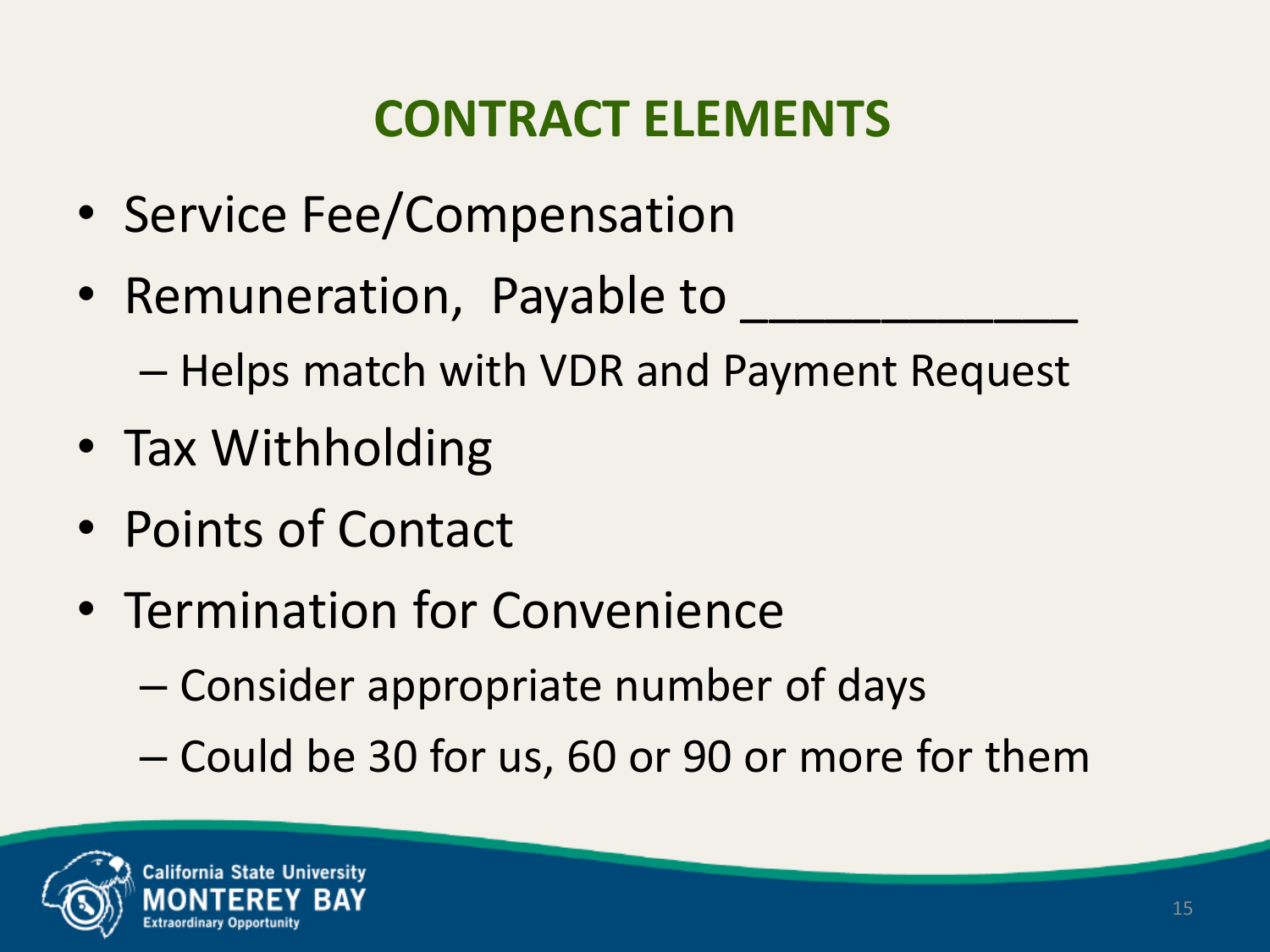### **CONTRACT ELEMENTS**

- General Provisions Invoked *(Most current!)*
- Order of Predominance
- *Smoke and Tobacco Free Campus*
- Insurance Requirements
	- Endorsement and Certificate of Insurance
	- Request to Modify or Waive
- Indemnification
- Signatures

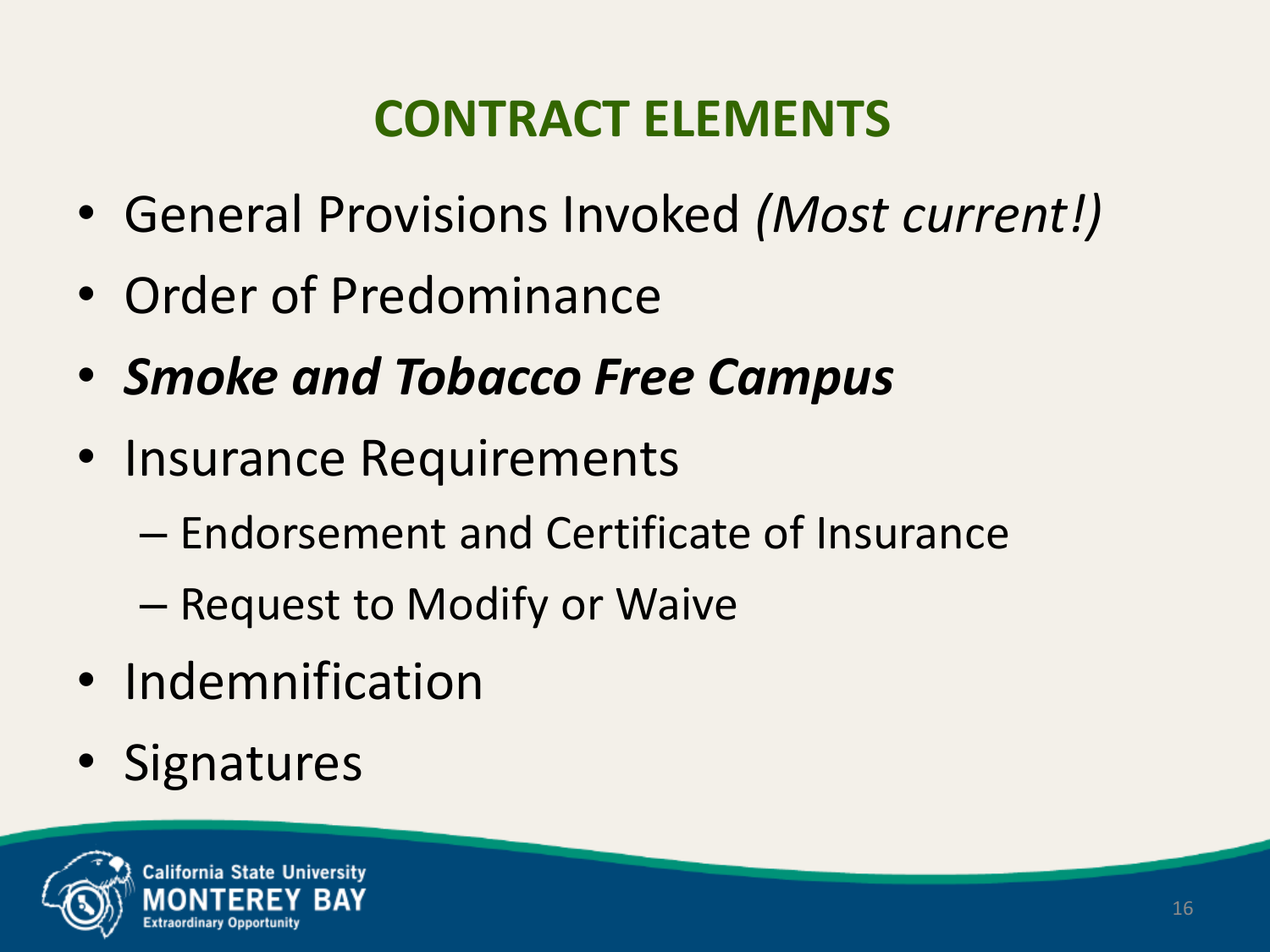### **GENERAL PROVISIONS**

- General Provisions (all updated *2014*)
	- Services
	- –Goods / Commodities
	- Information Technology
		- Always Consider Sec. 508, Accessibility
	- Public Works / Facilities Maintenance

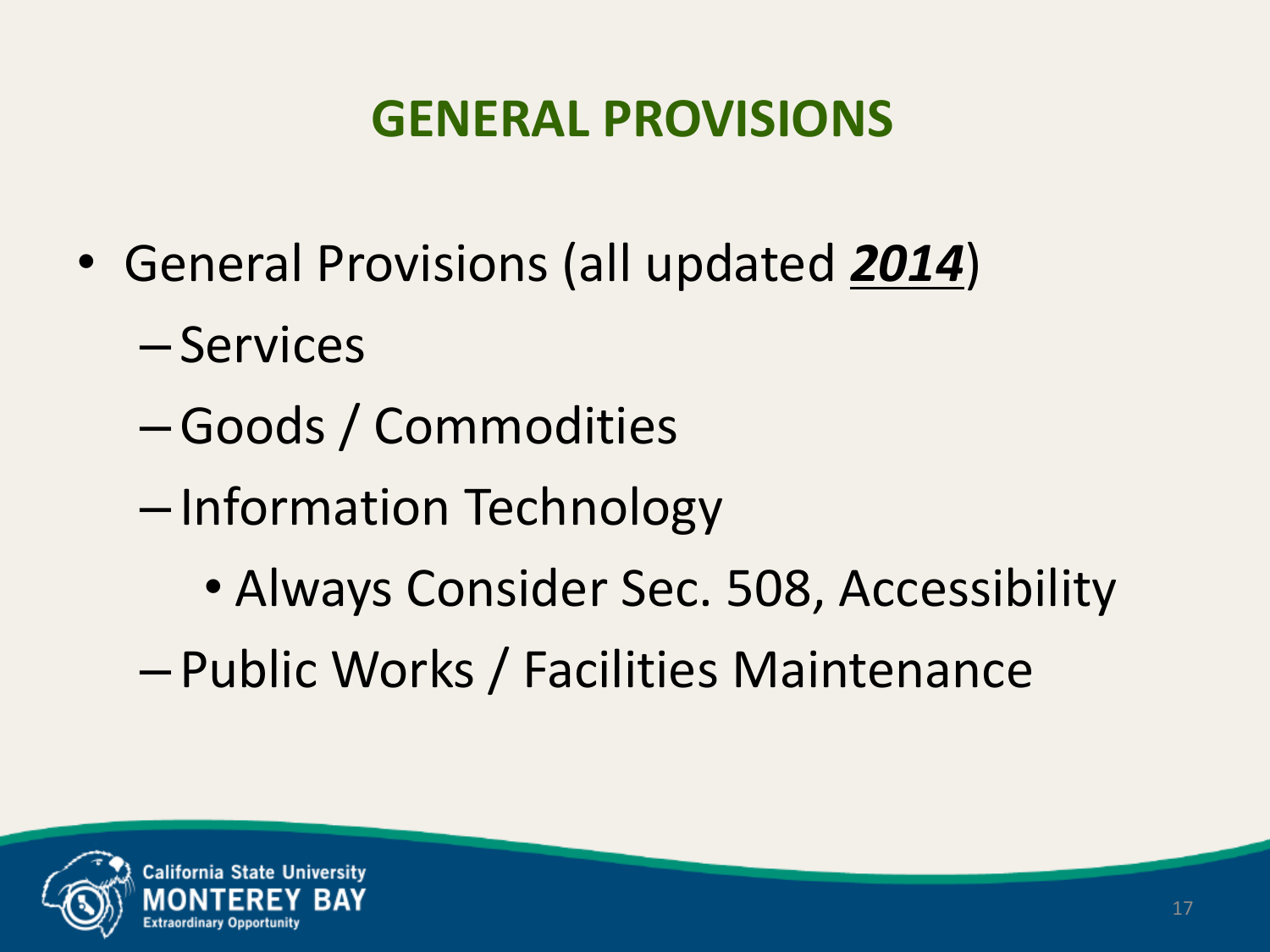### **GENERAL PROVISIONS**

About Sec. 508, Accessibility

- VPAT Voluntary Product Accessibility Template
- VPAT Guide and Template
- Vendor Information on Sec 508 Compliance
- VPAT Content Guidelines
- <https://csumb.edu/finance/contracts>
	- Under "Associated Contract Documents"

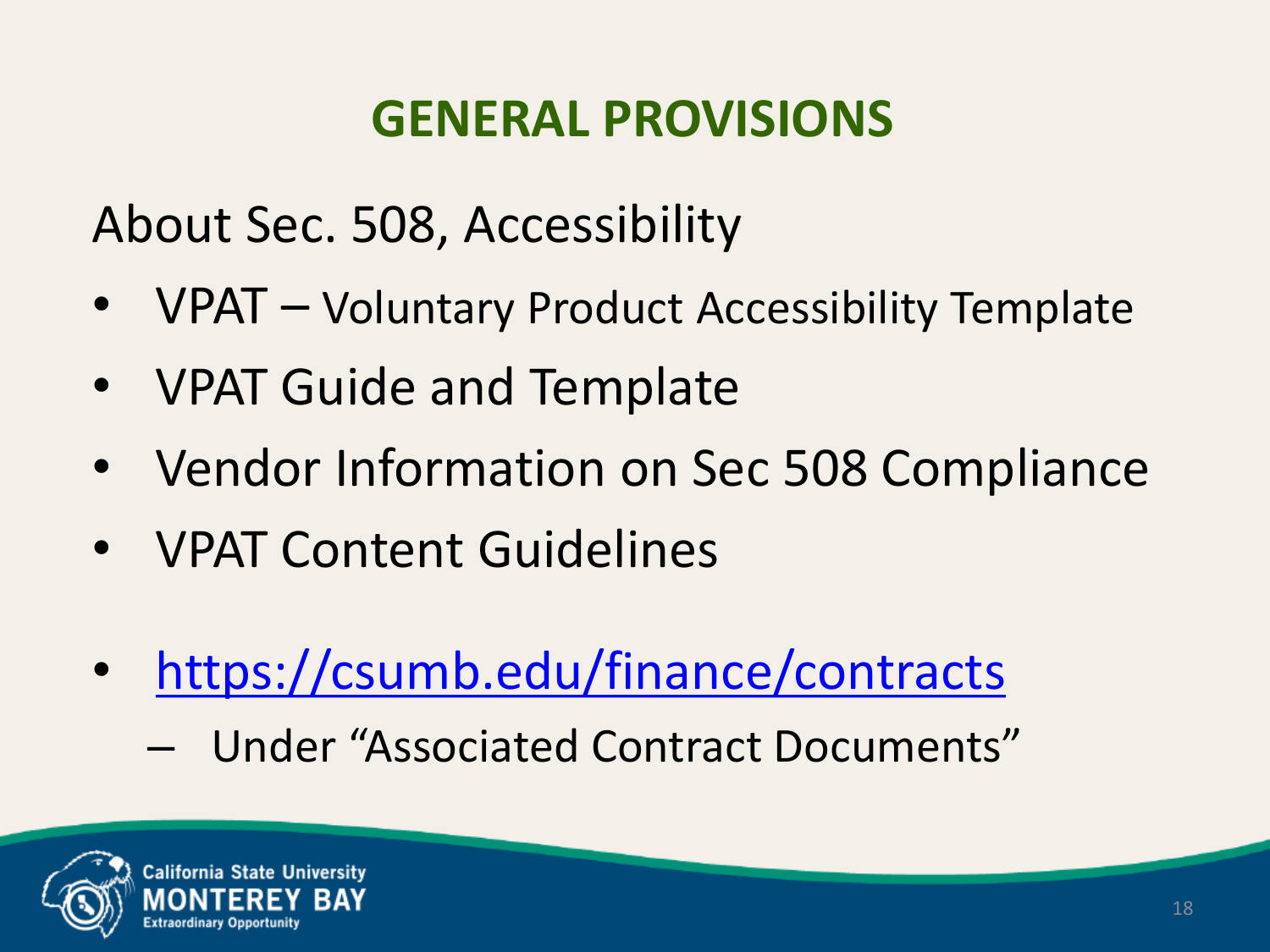### **GENERAL PROVISIONS**

- Link to General Provisions <http://www.calstate.edu/CSP/crl/GP/GP.shtml>
- Sensitive Data (Information Assets)
	- Special Supplemental Provisions
	- "Rider A" Referenced in Service and IT Agreements
	- Contact Procurement
	- Updating Contracts Webpage

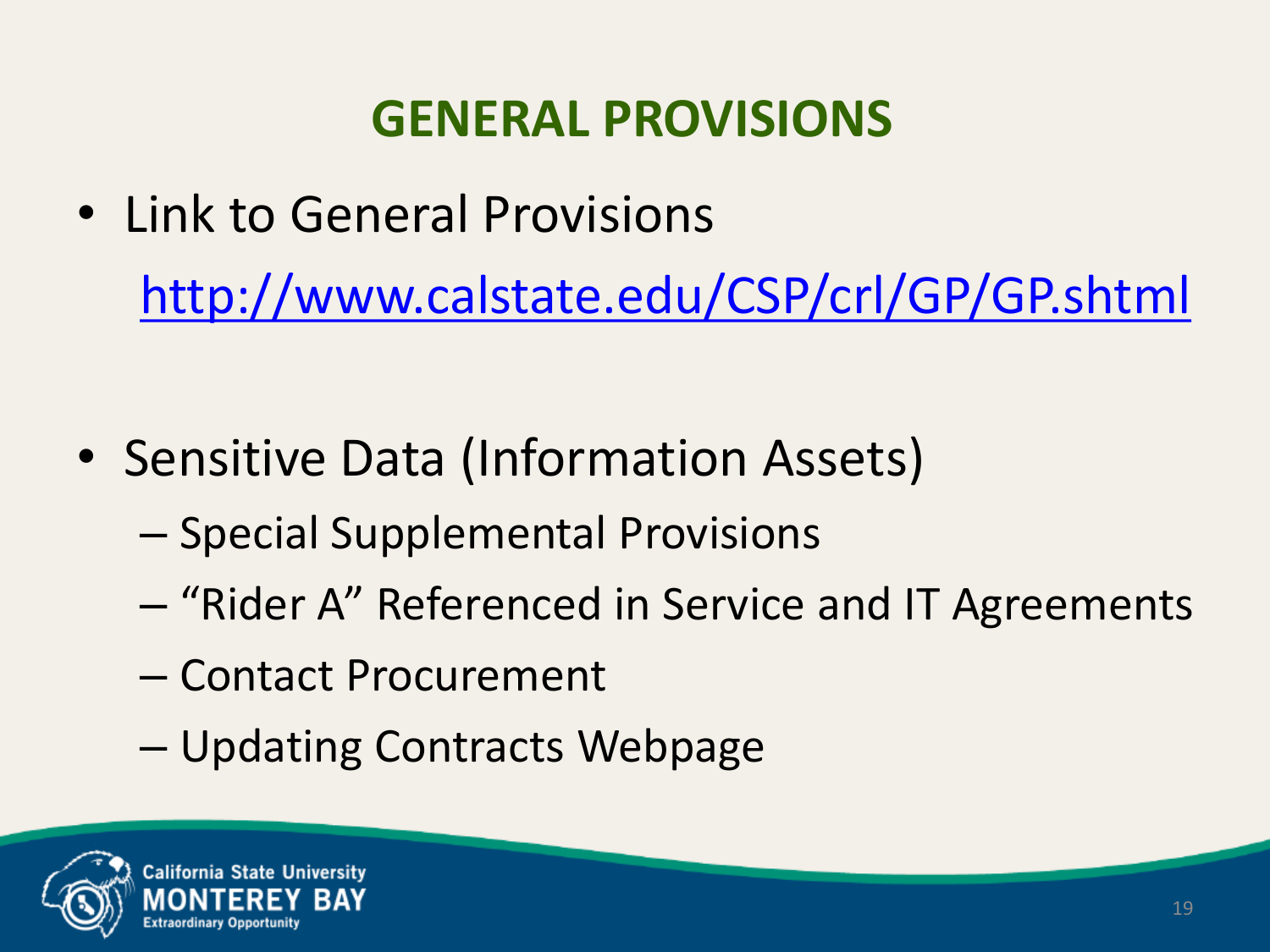### **CONTRACT APPROVAL FLOW**

- CSUMB template document (minor changes):
	- Vendor signature first, then route internal
	- May need Dept. Head, Chair, Dean, AVP, VP
	- Must have University Agent signature
- Vendor's Contract Form/Language:
	- Vendor usually signs last
	- Must be reviewed by Contracts Staff and OK'd First
	- May require negotiations/modifications
	- Must have University Agent signature

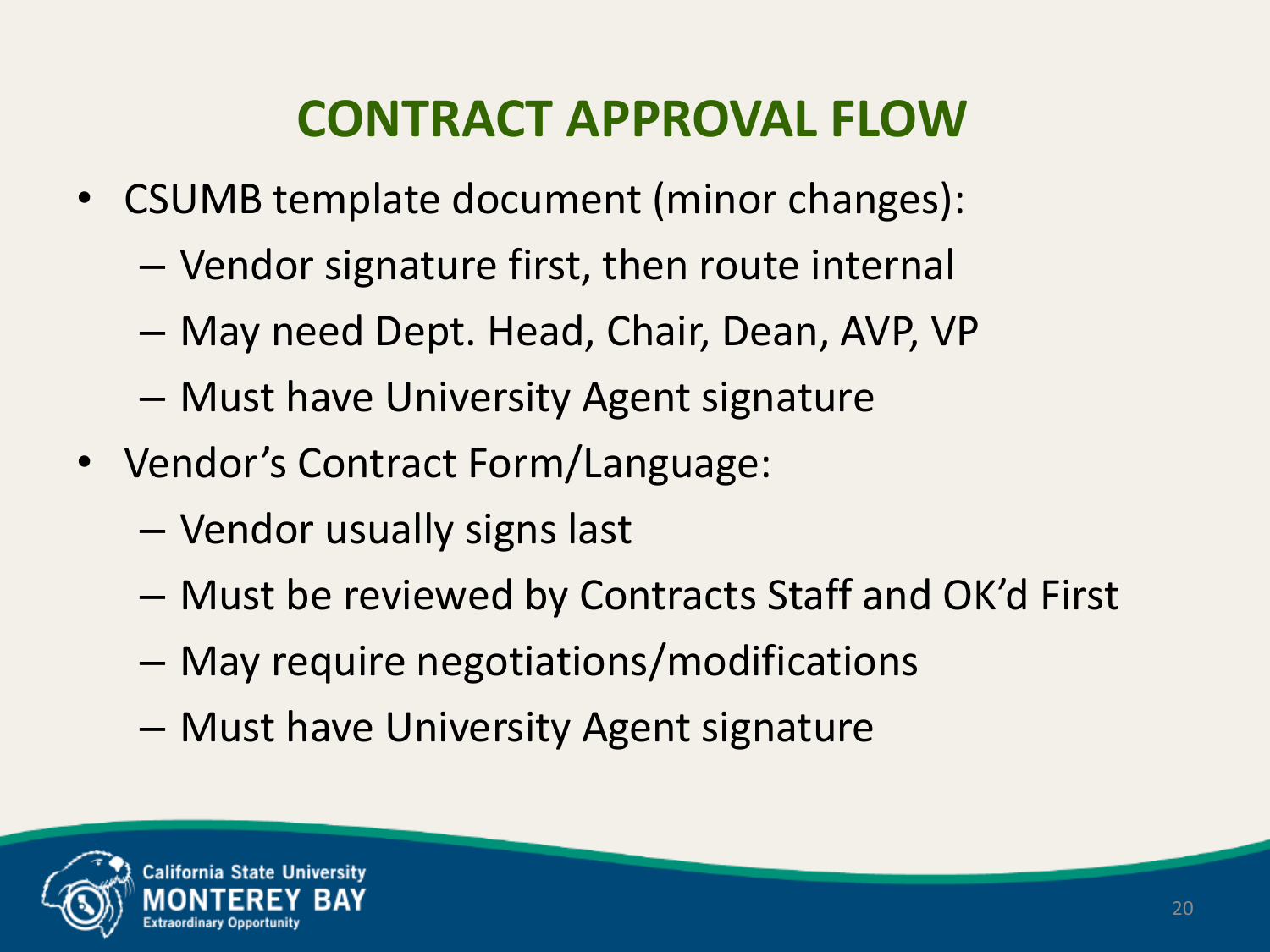### **UNIVERSITY AGENTS**

CSUMB University Agents:

- President
- Vice President, Administration & Finance
- Associate Vice President, Finance
- Director, Business & Support Services
- Procurement Buyer/Contract Coordinator for Purchase Orders

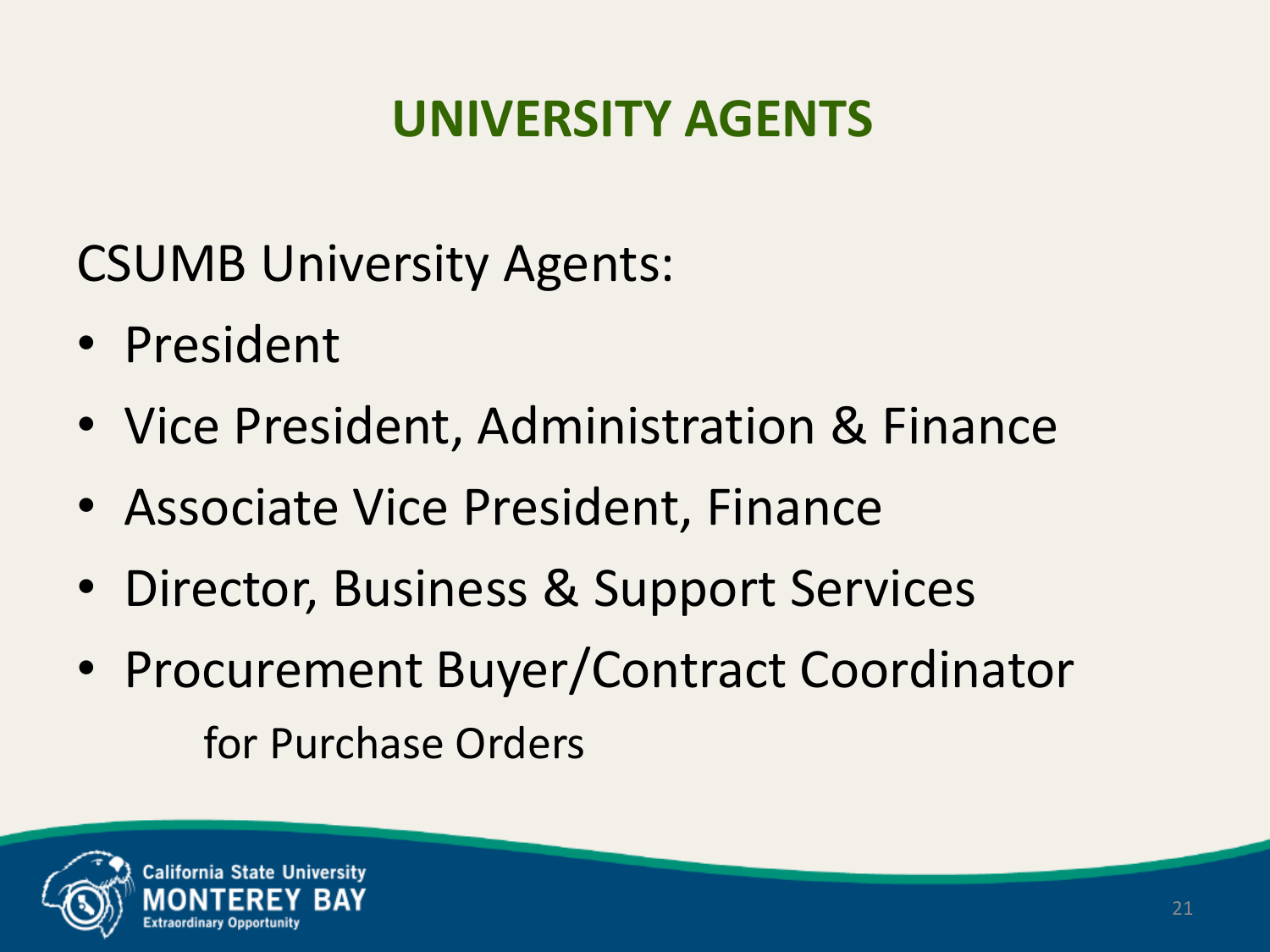### **DOCUMENT FLOW PROCESS**

- Fully executed document (All parties signed)
- Scanned and pdf sent to CSUMB parties
- Primary Contact sends pdf to Contactor
- Primary Contact Notifies Contractor to Proceed

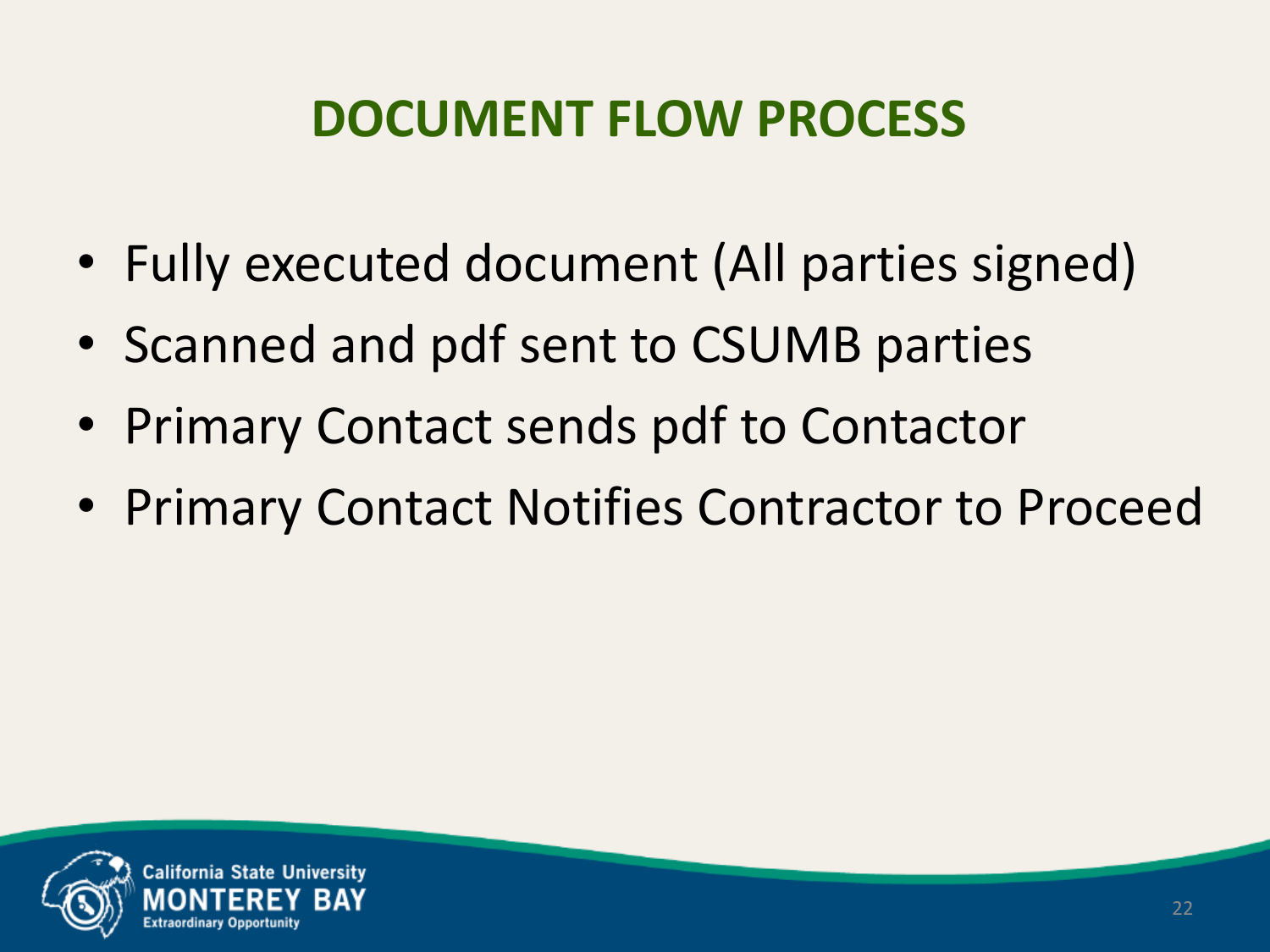### **CONTRACTS - TIMING**

### Payments

- General Provisions 45 days
- Accounts Payable does 30 days
- Any special payment arrangements must be specified in contract
- Allow sufficient time for processing

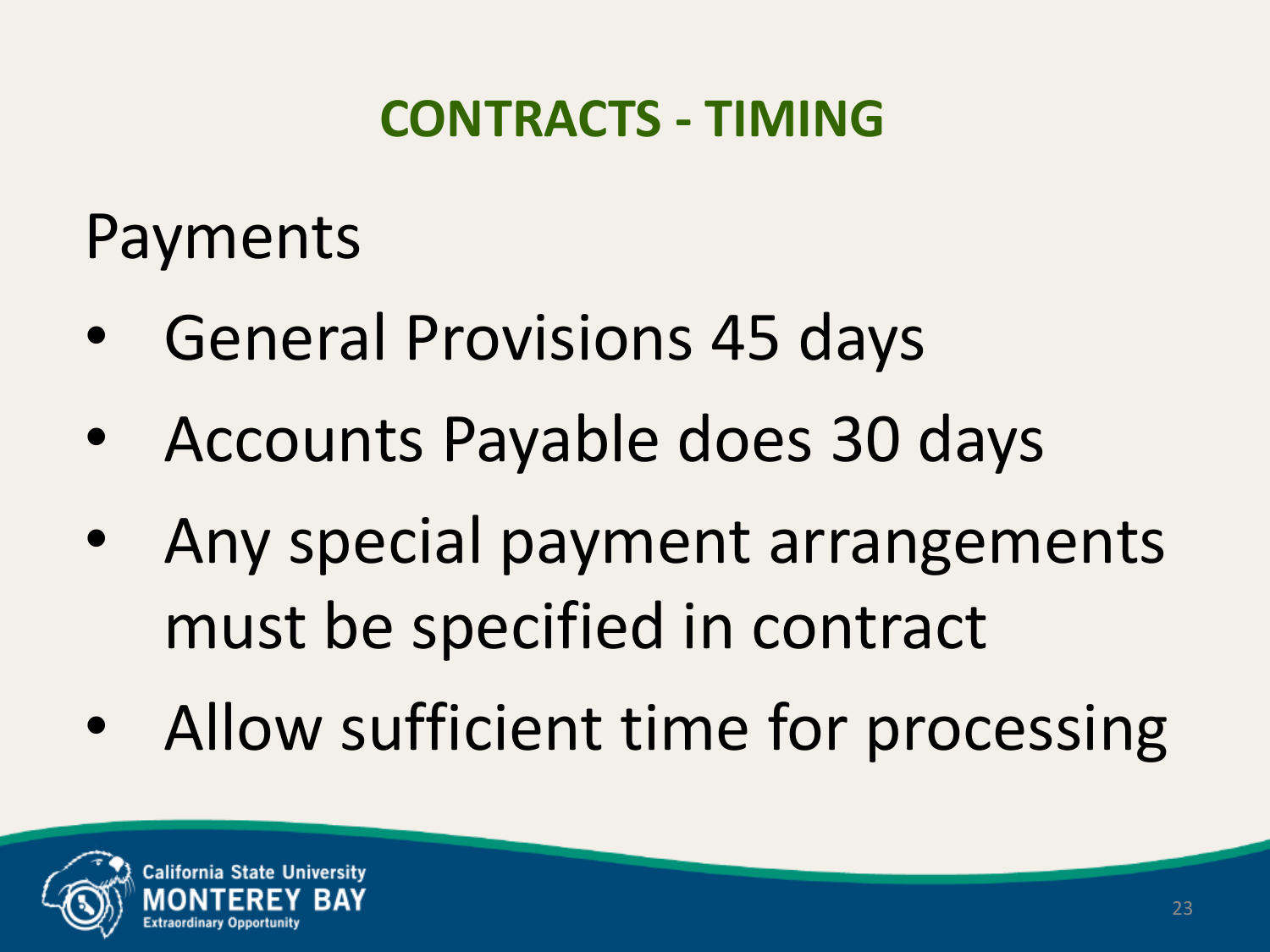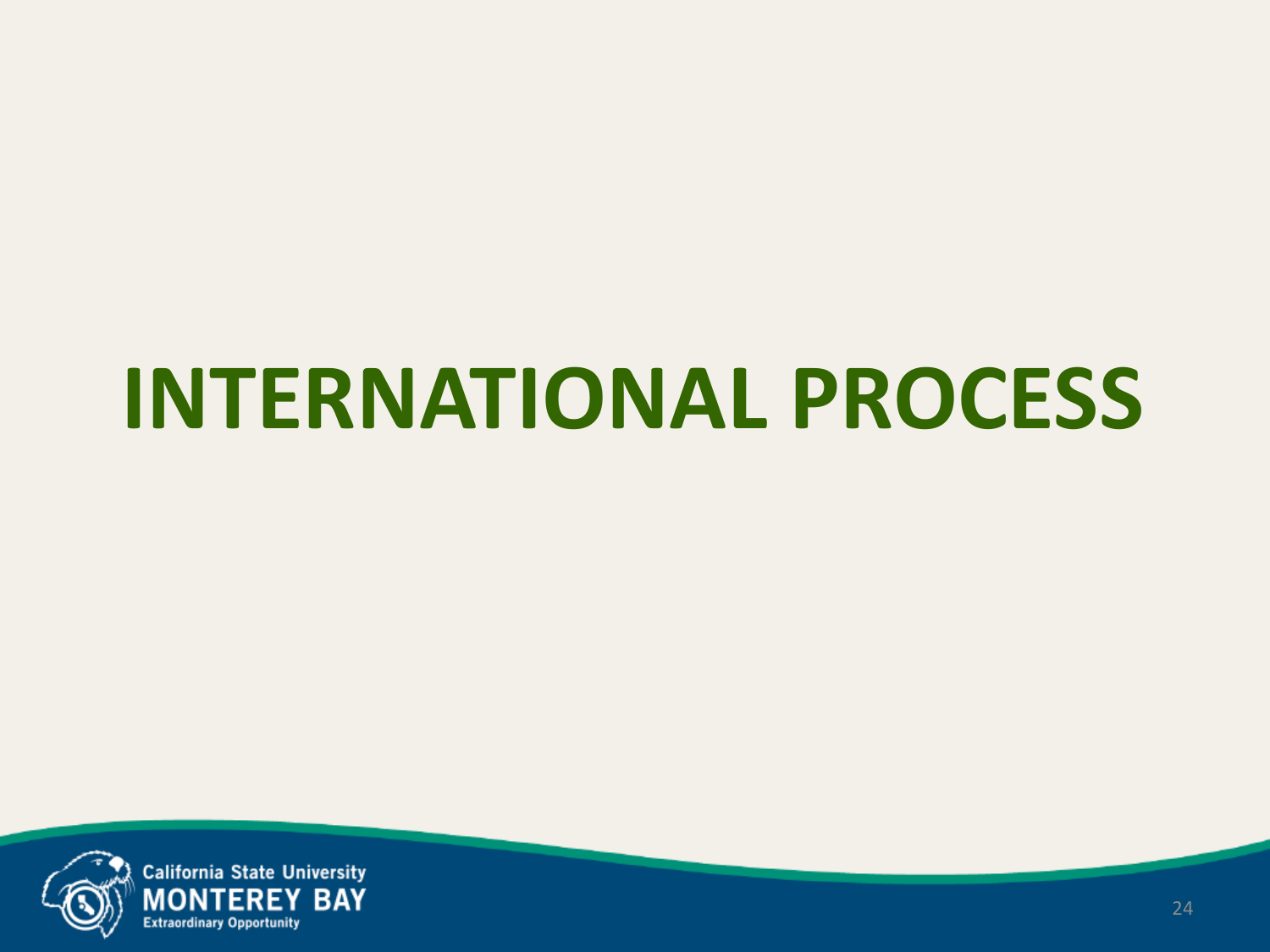International Vendors

Considering doing business with someone from another country?

Stop Sign



You must first contact Art Evjen, Director of Business & Support Services for important regulations that MUST be satisfied PRIOR to making a commitment for goods and/or services from another country.

There are several critical criteria that must be researched and considered, including visa status, treaties, and withholding regulations. Information will be requested from the foreign entity to render a determination as to whether we can proceed and the optimal process under which to proceed.





**California State University**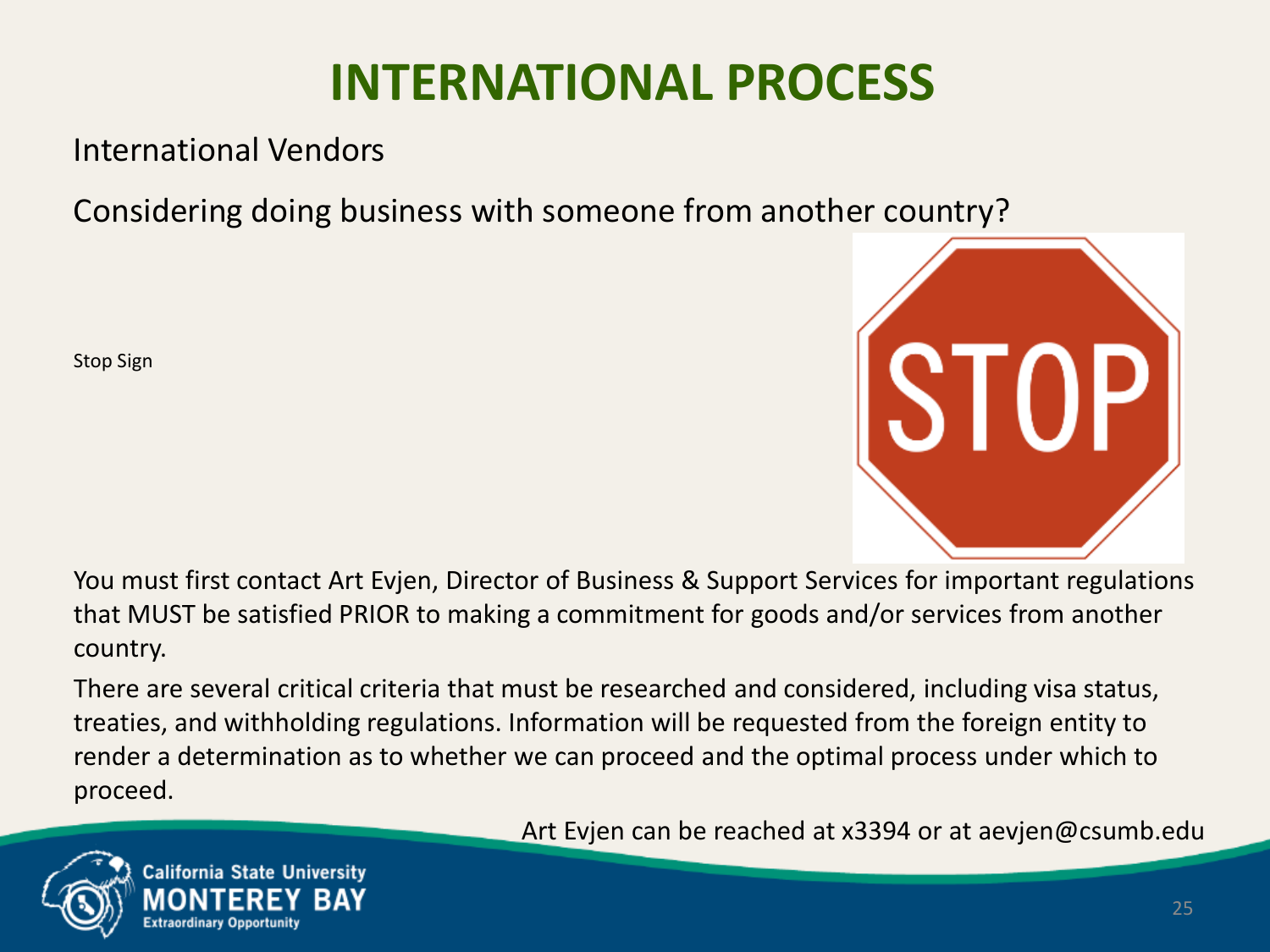- PRIOR to any Commitment/Agreement
- Preliminary Assessment Form
- International VDR
- Services provided in the US require add'l forms
- Timing, Add 2 more weeks
- Payment Terms
	- American \$
	- Wires are more difficult and more expensive

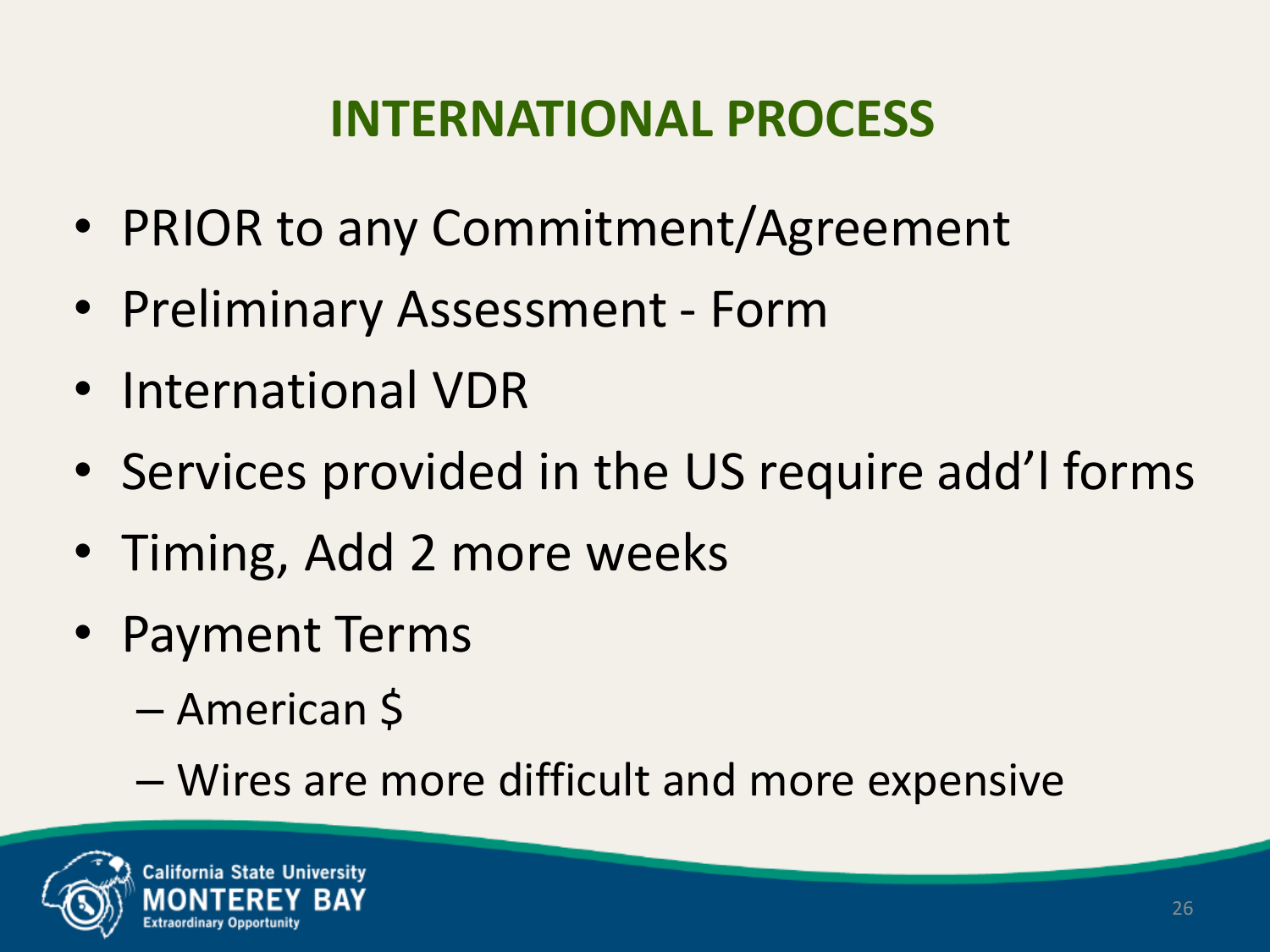- Do Not make any Commitment prior to:
	- An Approved Preliminary Assessment
	- A Completed VDR is Successfully Accepted
	- A Fully Executed Agreement

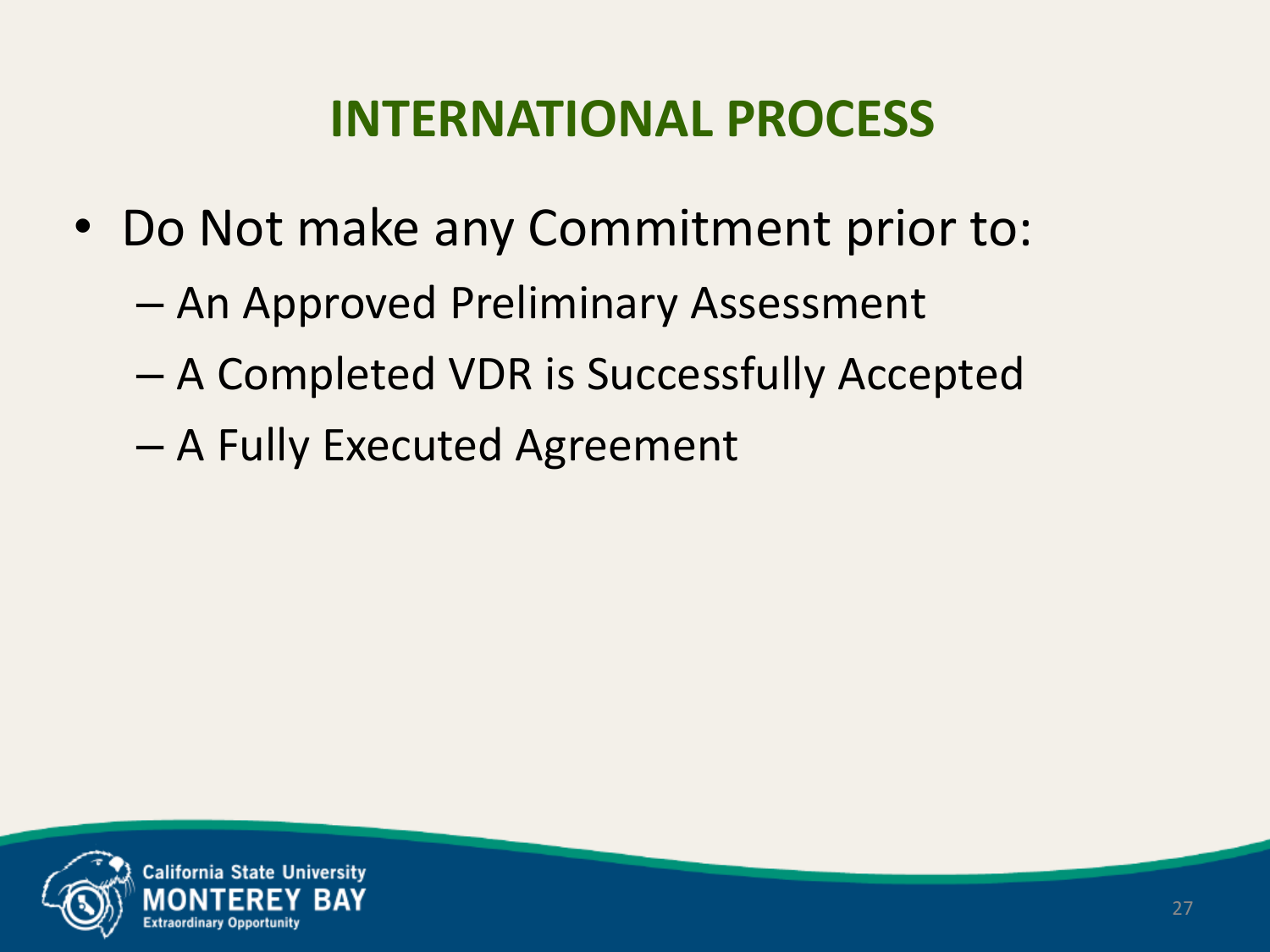### **INTERNATIONAL VDRs**

- Revised 12-2016
- Different from Standard VDR
- Standard VDR Prevents International Use
- Int'l VDR Captures Data for Compliance
	- Need Box 5, Foreign Taxpayer ID or Birthdate
	- Need Box 6, a person at CSUMB for any additional information; Not the Vendor

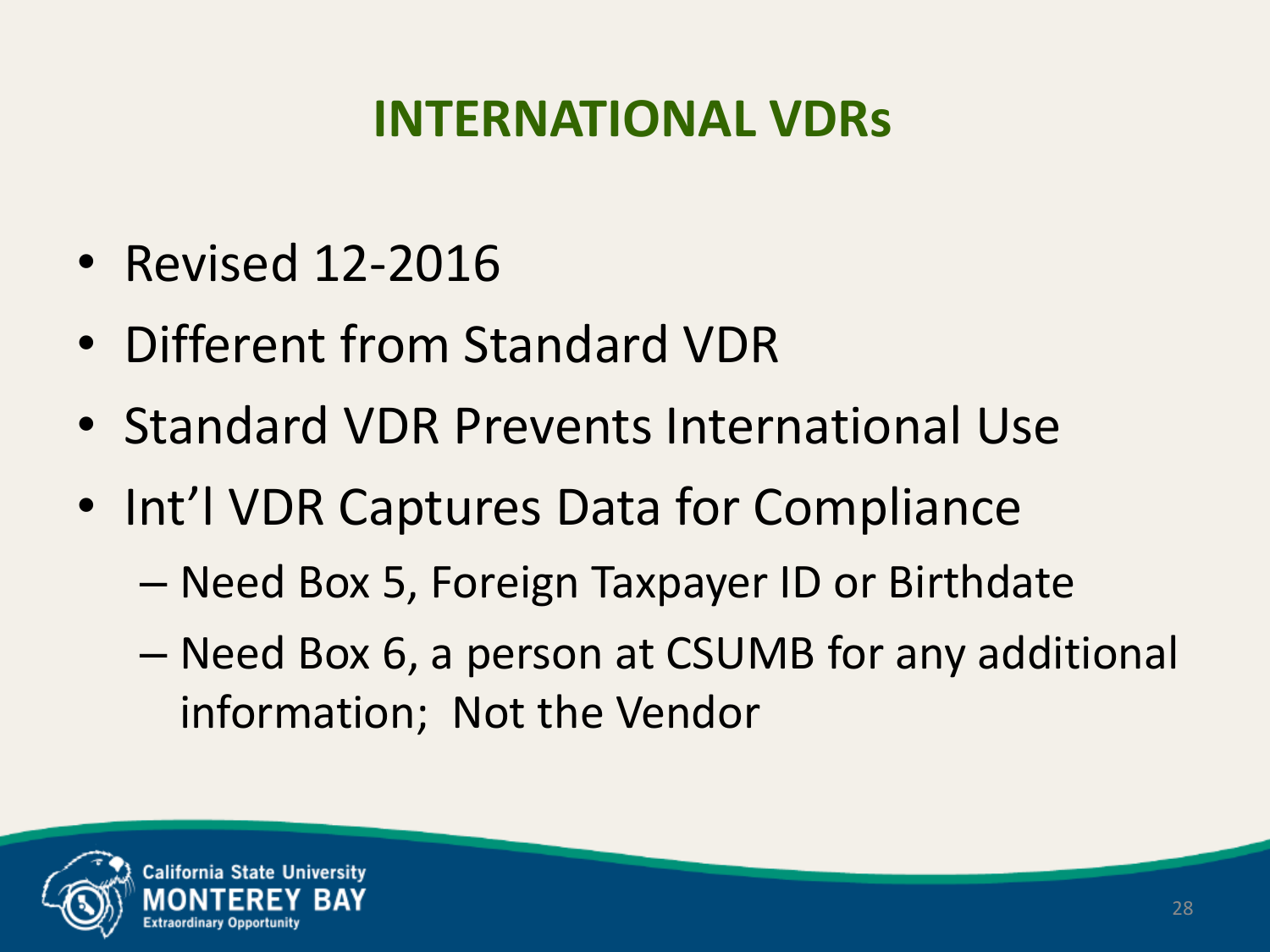### **PITFALLS**

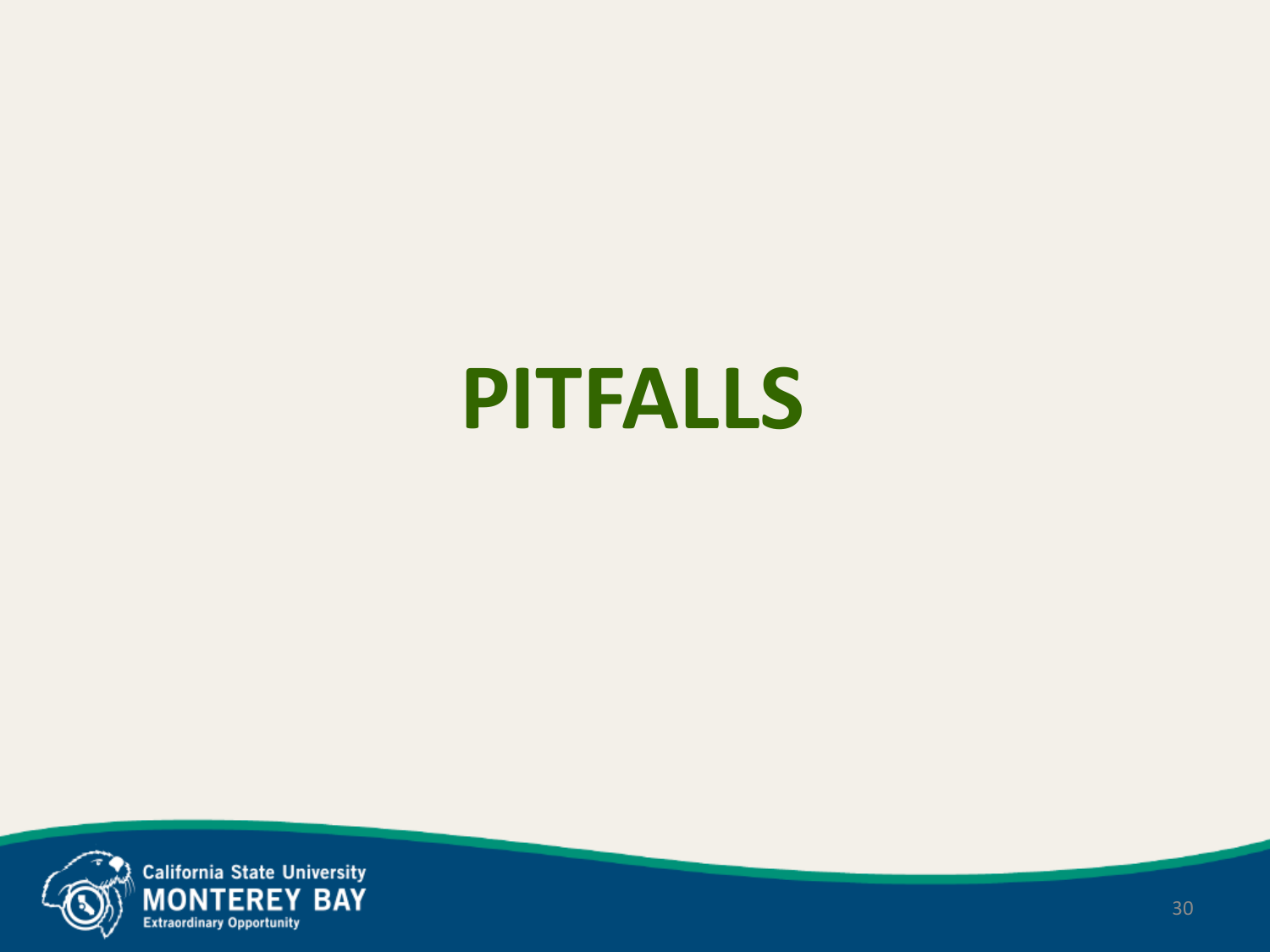### **PITFALLS TO AVOID**

- Timing (Late Agreements, *After* the event!)
- Not using current templates
- Missing/Unclear content or Scope of Work
- Bad/Missing termination provision *(not Breach)*
- No limits on lodging/airfare/transport./food
- Binding arbitration
- Misalignment of Identities Payable Name
	- VDR, Contract, Invoice; Vendor, dba

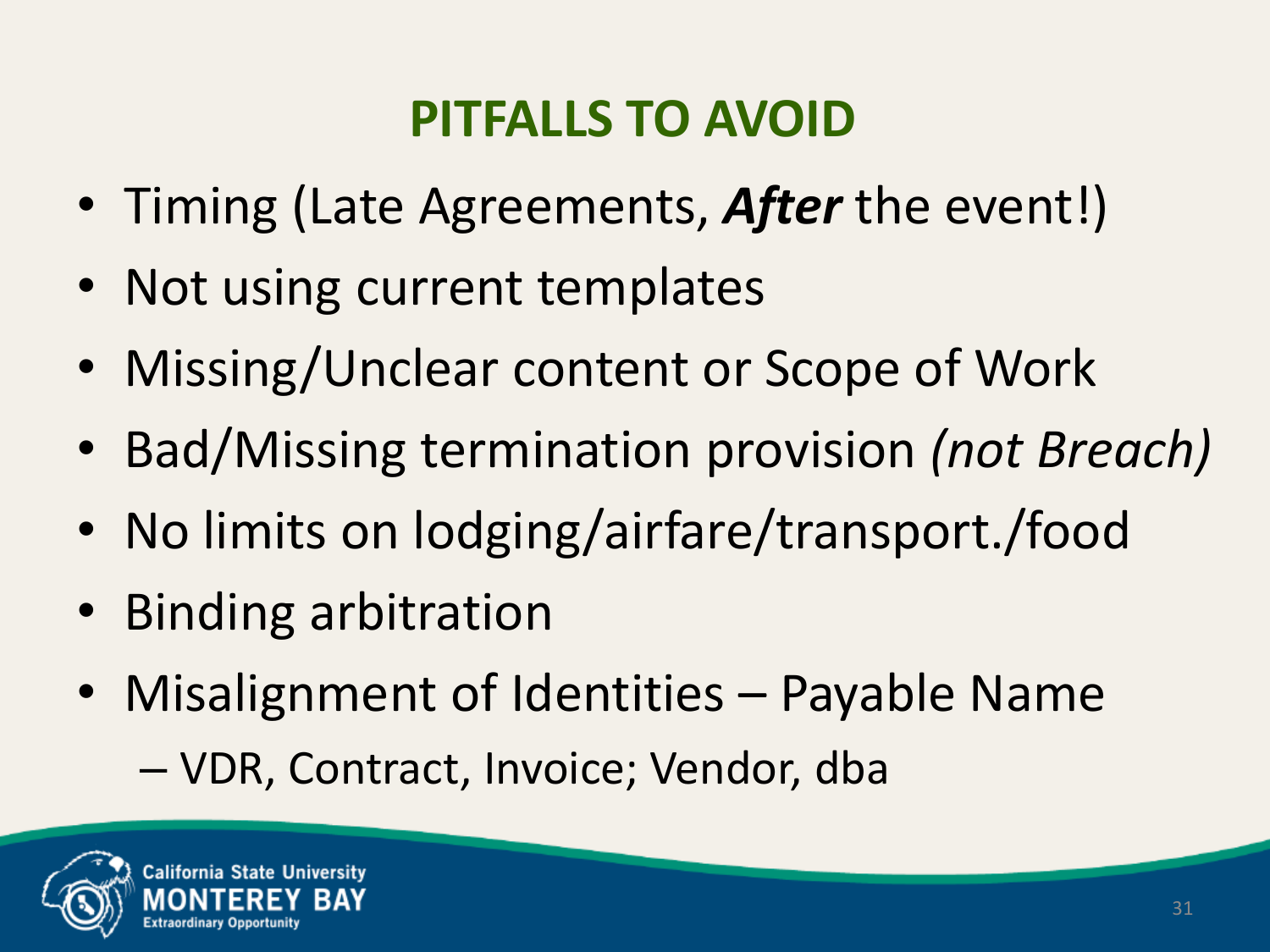#### **CONTRACTS - TIMING**



### See GP #1

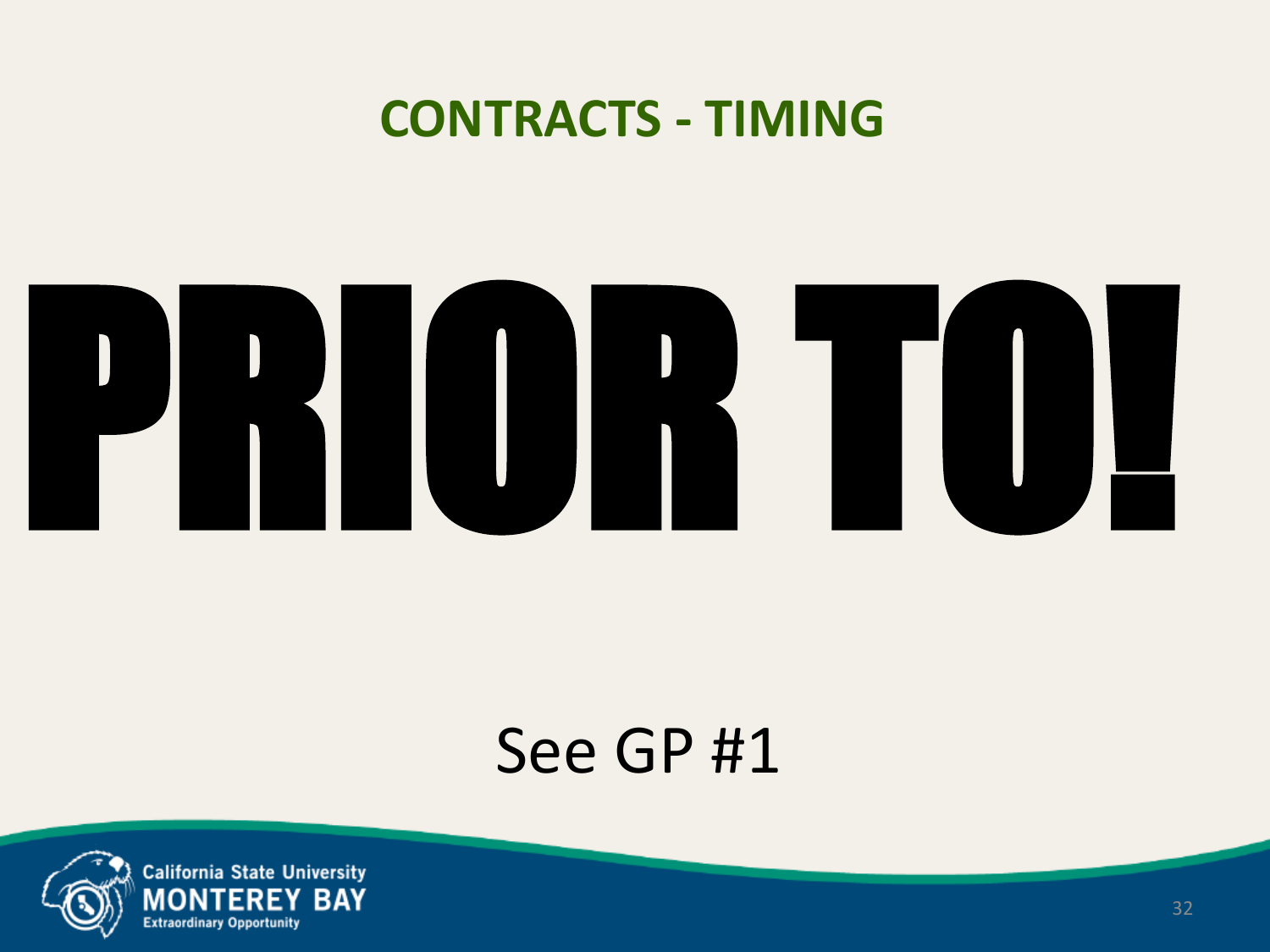### **CONTRACTS - TIMING**

### **1. Commencement of Work**

Contractor shall not commence work under the Contract until Contractor has received a fully executed Contract and been given written approval to proceed. Any work performed by Contractor prior to the date of approval shall be considered as having been performed at **Contractor's** own risk and as a volunteer.

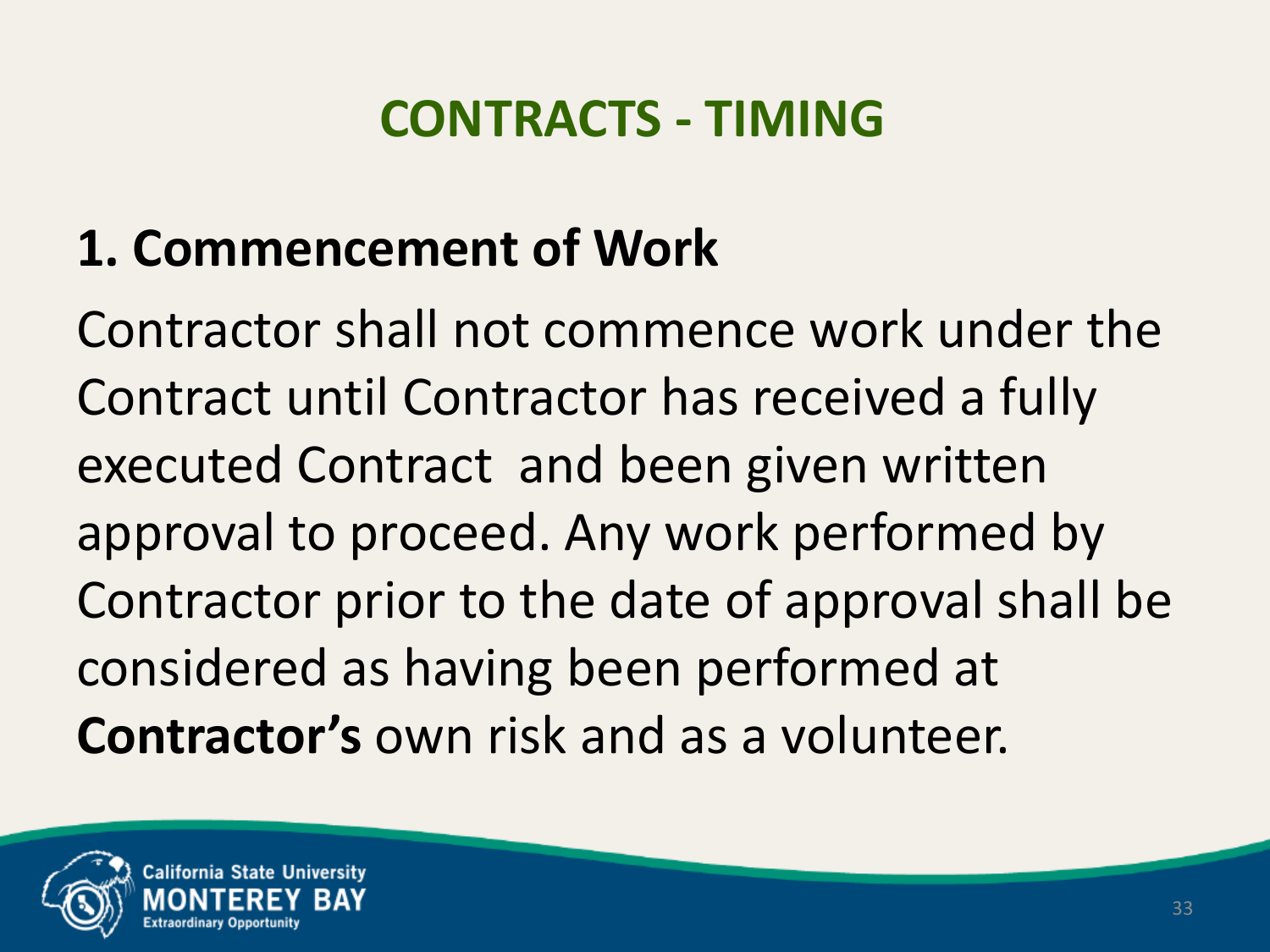### **MORE PITFALLS TO AVOID**

- Insurance requirements deleted
- Not removing [Placeholders]
- Projected expenses don't include items claimed
- PO referenced in contract, but not created
- Rate sheet/Quote mentioned, but not attached
- Missing contact information (email, phone #)
- Missing legal address of contractor
- One-time template vs. Umbrella template

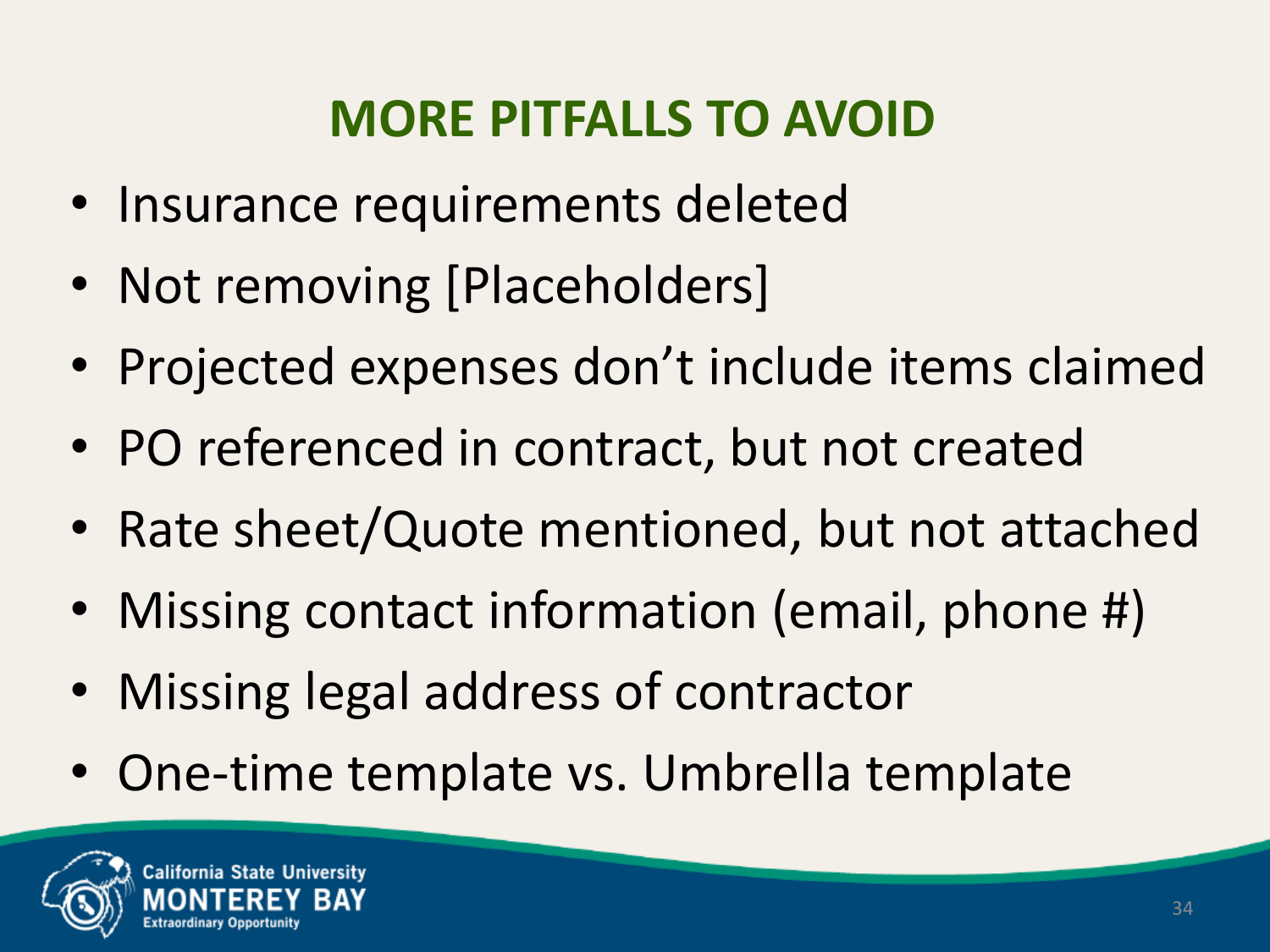### **MORE PITFALLS TO AVOID**

- Paying for Service Agreements via ProCard
	- Restricted Use, Under ProCard Guidelines
	- Must Request AND Receive Prior Written Approval from ProCard Administrator (Eva Salas, Art Evjen)
	- Can't do Withholding on Credit Card Payment if Withholding is Required (University Liability)

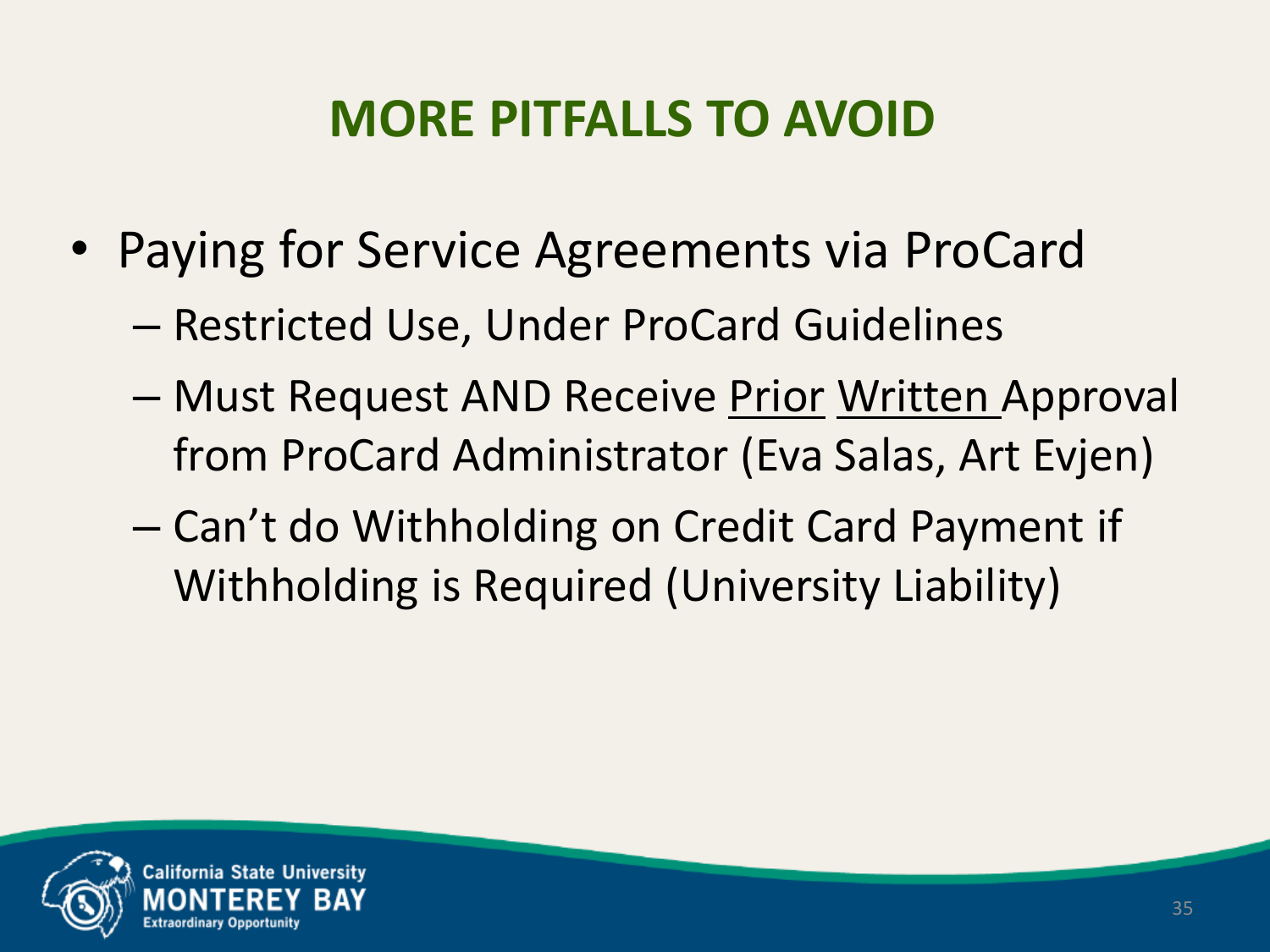### **INSURANCE**

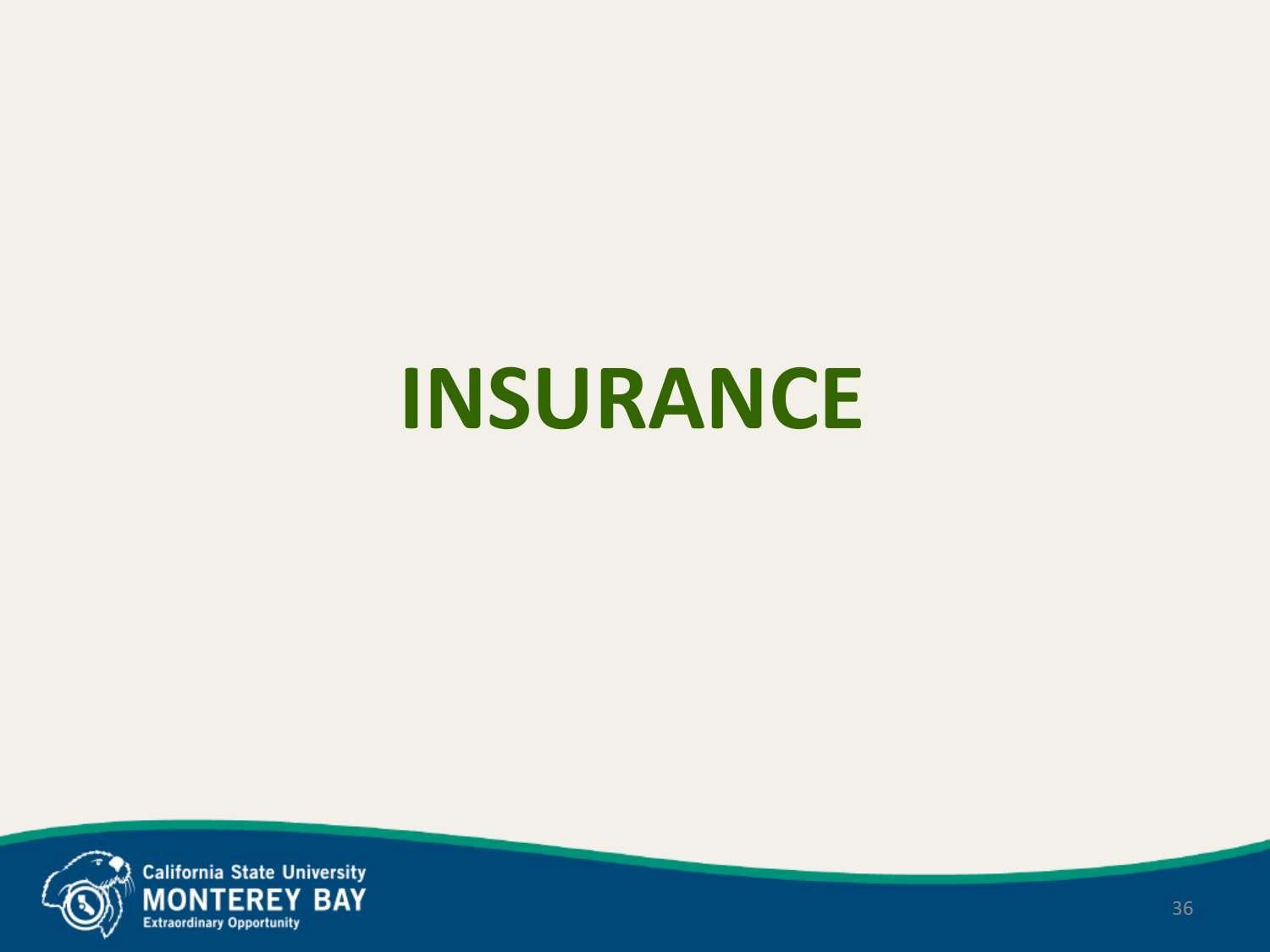### **INSURANCE REQUIREMENTS**

- Fully referenced in General Provisions
- Endorsement links insurance to contract
- Certificate required, but not enough!
- Insurance = financial backing to indemnification
- May request modification or waiver. *START SOON!*
	- **Dept.** Request for Insurance Waiver or Modification
		- <https://csumb.edu/finance/contracts>
		- Depends on criteria and risk assessment
		- May be denied or rejected.

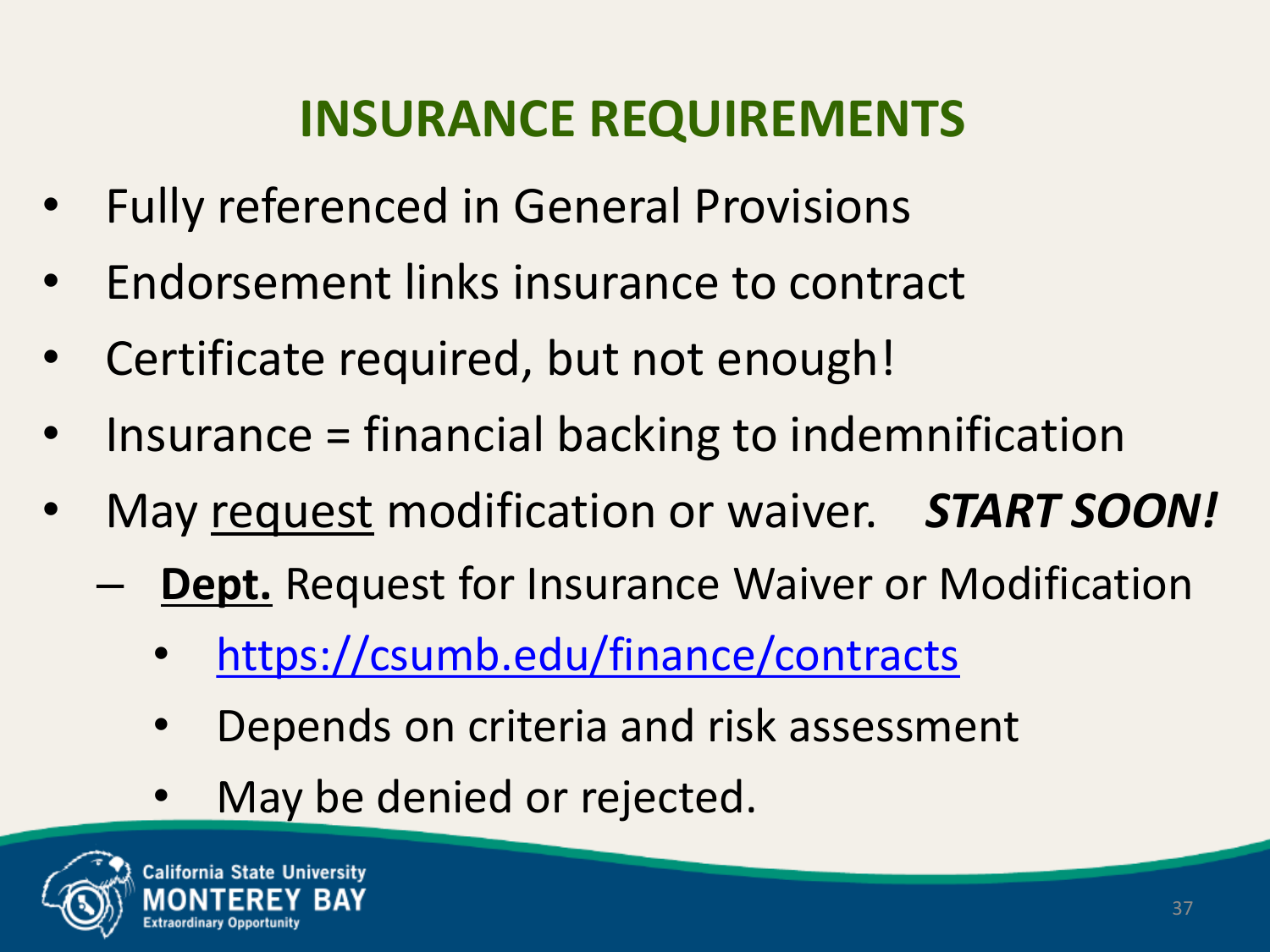### **INSURANCE PITFALL TO AVOID**

- Insurance Waiver/Modification Submitted *AFTER* Services Performed
	- Need Sufficient Time to Review/Accept/Reject

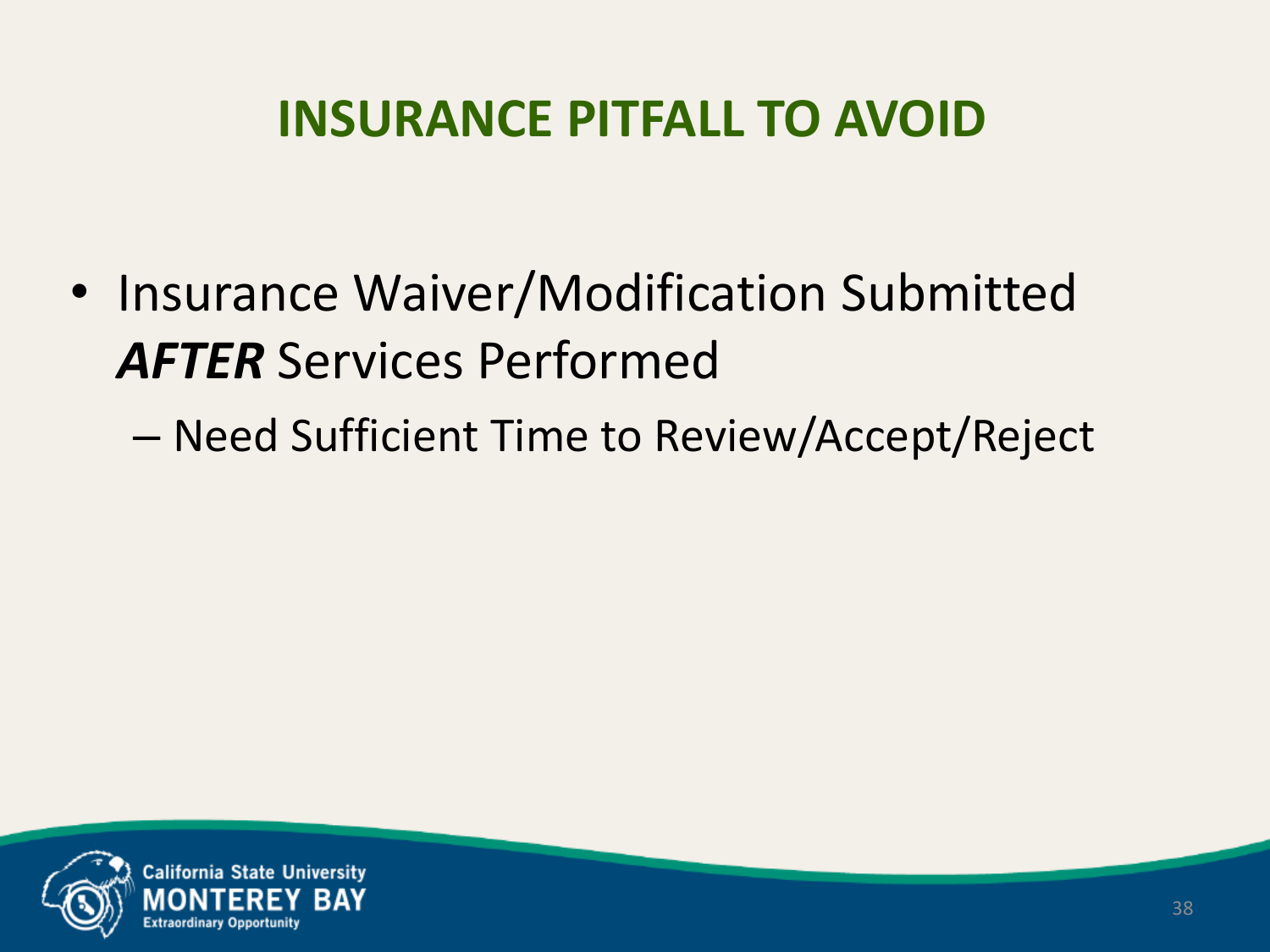## **INDEPENDENT CONTRACTOR VS. EMPLOYEE**

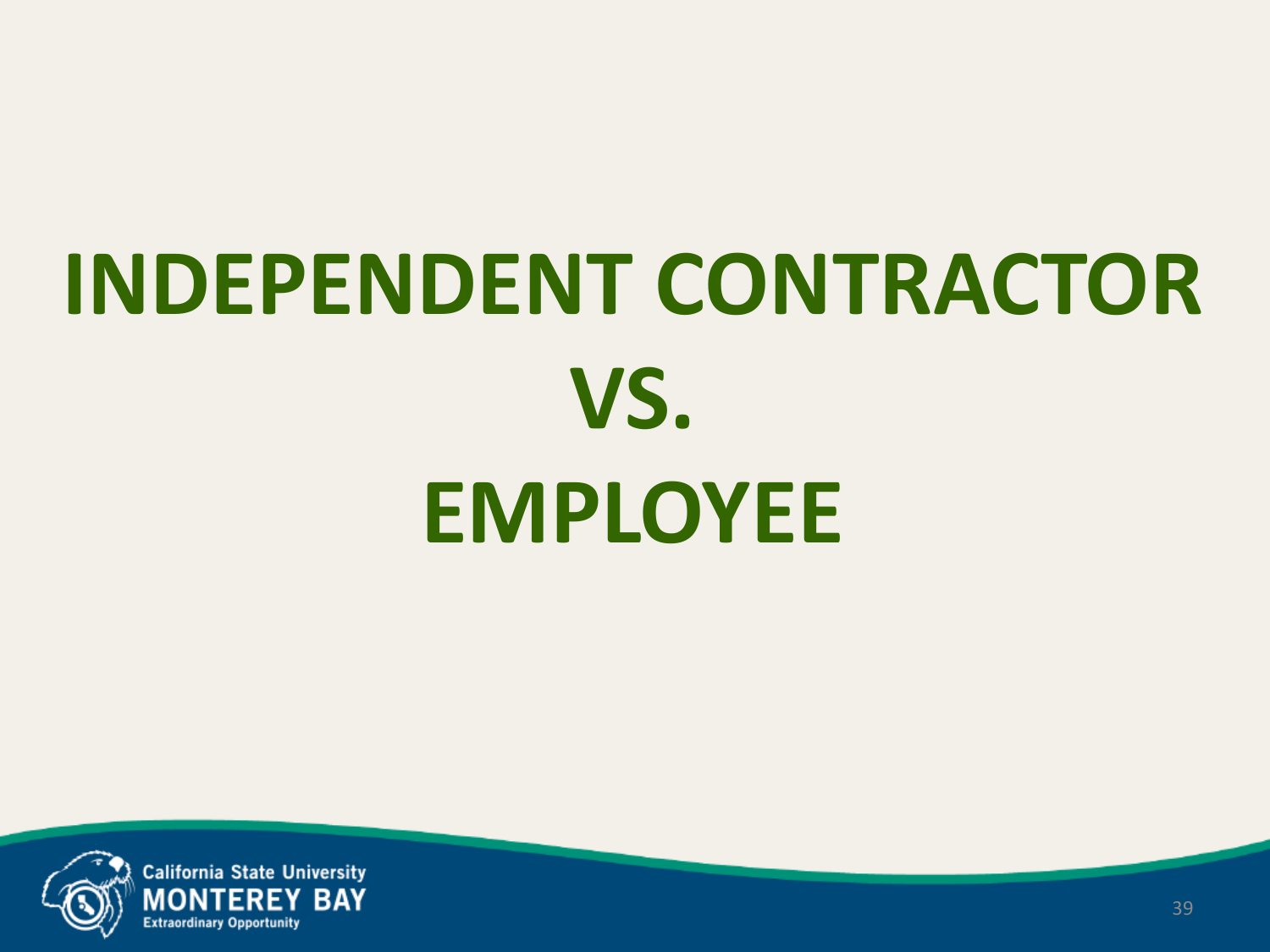### **INDEPENDENT CONTRACTOR VS. EMPLOYEE**

- Multiple Criteria
- IRS Penalties Possible
- 24 Factor Assessment (IRS, EDD)
	- Look for Link on Business Support Services Website
	- Ask University Personnel or Contracts

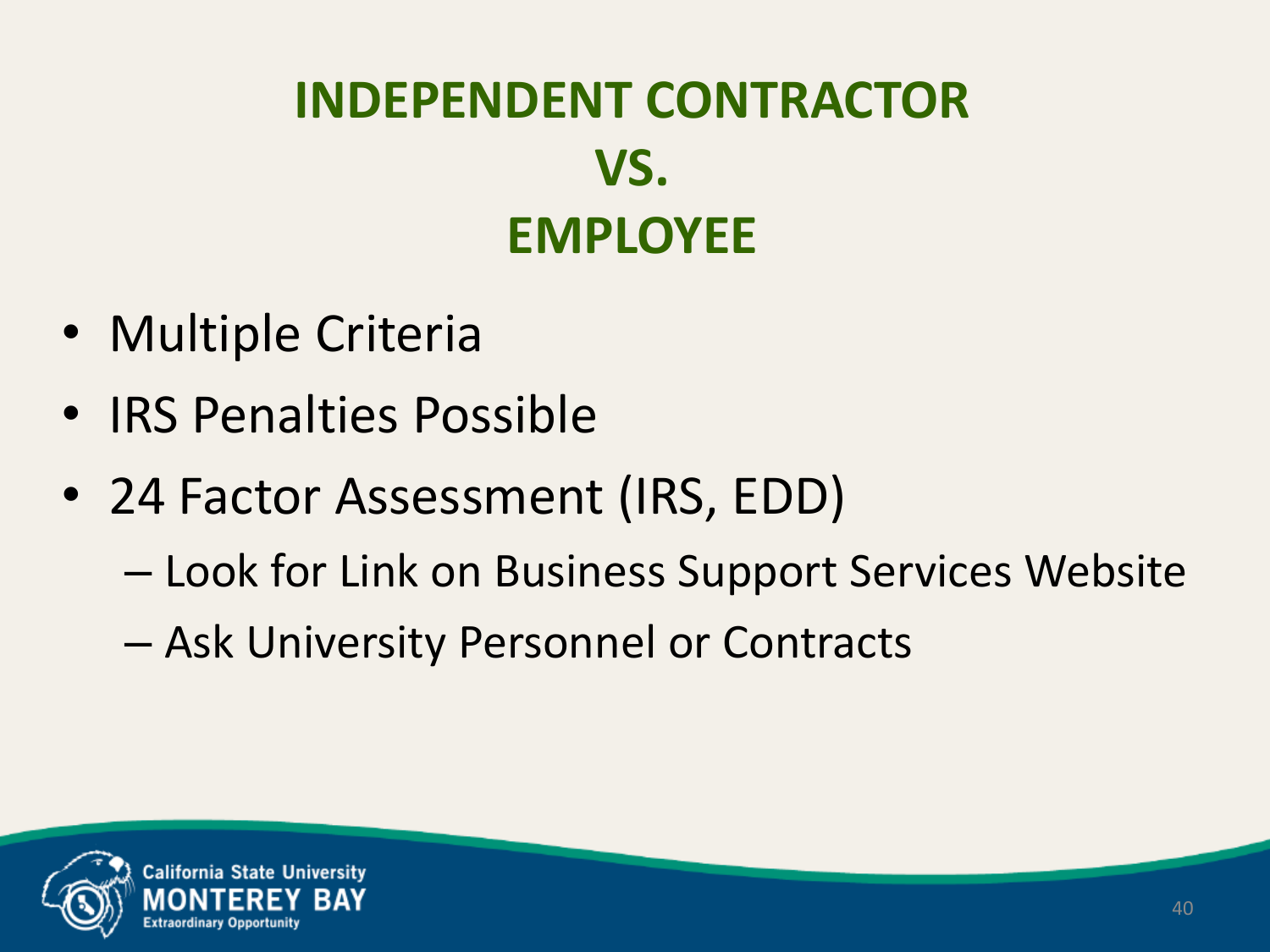### **INDEPENDENT CONTRACTOR VS. EMPLOYEE**

- "Special Consultant" is a CSU Employee
- "Casual Worker" is a CSU Employee
- Look to UP Forms for Non-Recruited Staffing Forms
- CSU Staff Can NOT be hired as Independent **Contractors**
- *Exception:* CSU Faculty and Coaches can be hired as Independent Contractors (HR2003-21)

– Needs a formal Service Agreement

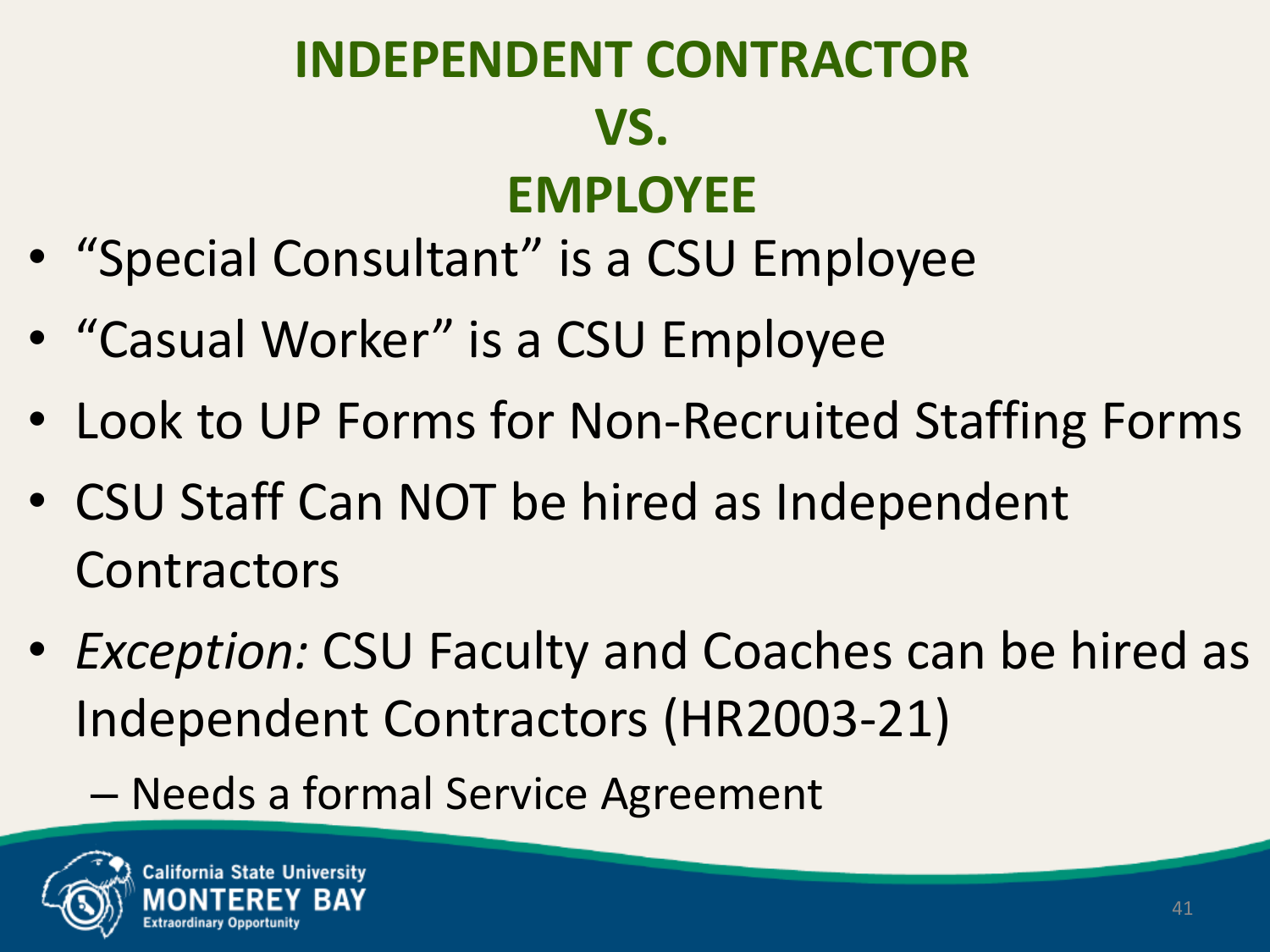# **QUESTIONS???**